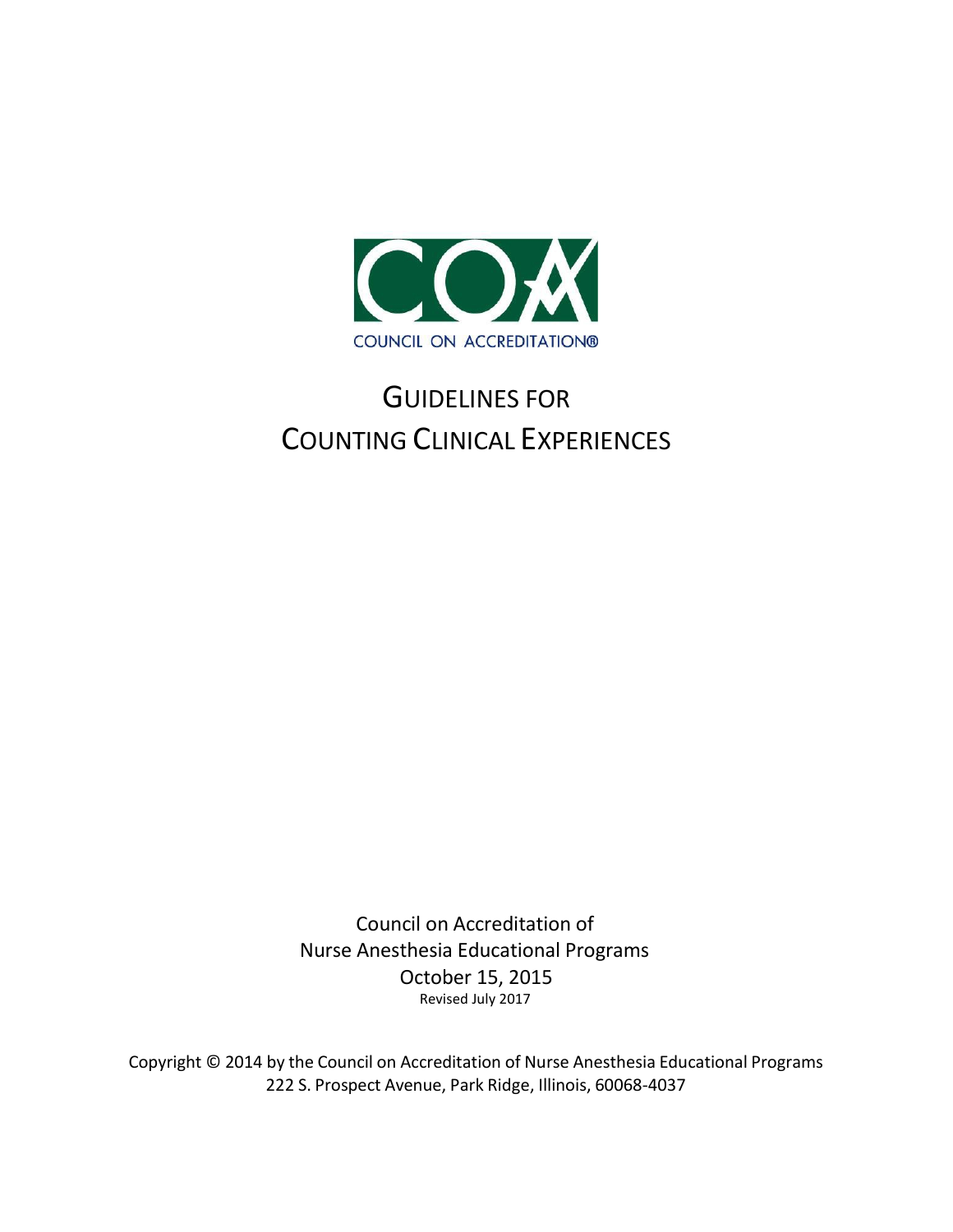The Council on Accreditation of Nurse Anesthesia Educational Programs (COA) recently published revised standards for nurse anesthesia educational programs offering masters and doctoral degrees. These new standards included revisions to the required clinical experiences that each graduate must attain within the program. The COA received feedback indicating a need to provide an authoritative reference for all student registered nurse anesthetists (SRNAs) and program administrators. The document is also available for use by any Certified Registered Nurse Anesthetist (CRNA) advising student nurse anesthetists about recording clinical experiences. While SRNAs are responsible for accurately recording clinical learning experiences, all participants in the process must realize the final authority for quantifying clinical experiences rests with the Program Administrator who must affirm the accuracy of the clinical experience record. The purpose of the *Guidelines for Counting Clinical Experiences* is to enhance consistency in how nurse anesthesia students quantify their clinical learning experiences by providing interpretive guidelines and examples for the clinical experiences. These guidelines cannot anticipate all possible scenarios, nor can they foresee future developments in surgical/procedural care or other emerging technologies. Therefore, students must consult the program administrator when questions arise regarding how clinical experiences should be counted. Program administrators are encouraged to consult the COA regarding these matters, as needed.

## General Guidelines on Counting Clinical Experiences:

Nurse anesthesia students must have the opportunity to develop into competent, safe, nurse anesthetists capable of engaging in full scope of practice as defined in the AANA's *Scope of Nurse Anesthesia Practice* and *Standards for Nurse Anesthesia Practice*. To ensure nurse anesthesia students develop the knowledge, skills and abilities for entry into practice, students must participate in all phases of their clinical cases including preoperative, intraoperative and postoperative anesthesia care. While it may not be possible for students to participate in all phases of care on every case, students can only take credit for a case where they personally provide anesthesia for critical portions of the case. A student may only count a procedure (e.g., CVL placement, regional block, etc.) that he or she actually performs. Students can take credit for an anesthetic case only if they are personally involved with the implementation and management of the anesthetic. Students cannot take credit for an anesthetic case in which they observe another anesthesia provider manage a patient's anesthetic care.

## The COA published the following definition in the glossary section of both the *Standards for Accreditation of Nurse Anesthesia Programs – Practice Doctorate* and *2004 Standards for Accreditation of Nurse Anesthesia Educational Programs*.

**Counting clinical experiences**-Students can only take credit for a case where they personally provide anesthesia for critical portions of the case. A student may only count a procedure (e.g., central venous catheter placement, regional block, etc.) that he or she actually performs. Students cannot take credit for an anesthetic case if they are not personally involved with the management of the anesthetic or only observe another anesthesia provider manage a patient's anesthetic care. Two learners should not be assigned to the same case, except when the case provides learning opportunities for 2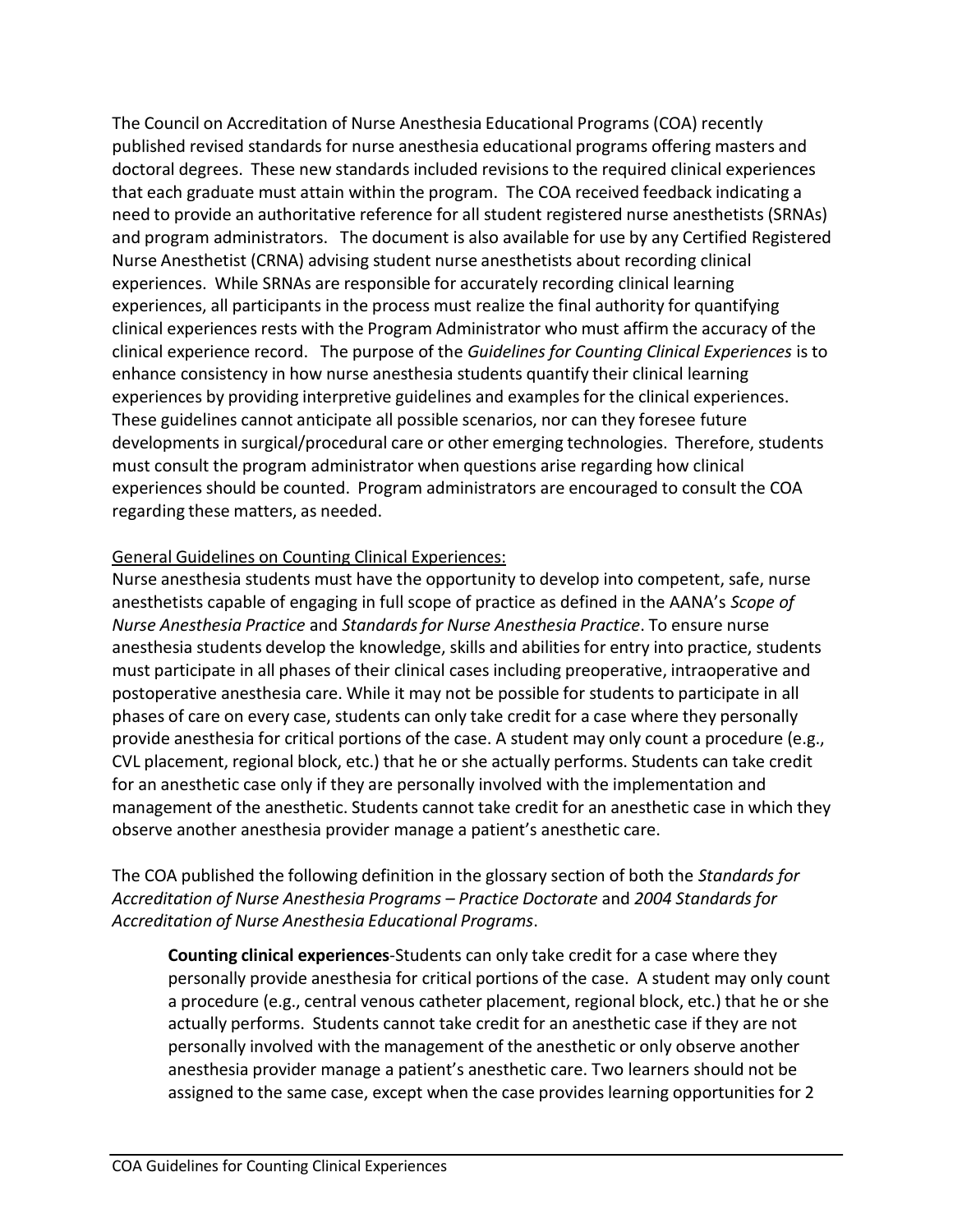students, and 2 anesthesia providers are necessary due to the acuity of the case. The program will need to justify any deviation from this requirement.

Developing comprehensive guidelines addressing all possible situations where programs/students may count clinical learning experiences is difficult. In order to provide clarity, consideration should be given to the following general principles.

- 1. Clinical learning experiences must provide educational value.
	- a. Experiences lacking value might include:
		- 1) Student providestemporary relief (e.g., morning/lunch breaks) to the primary anesthetist in a case, where the student neither begins nor finishes a case and is only in the case for a short period of time (e.g., ≤30 minutes).
		- 2) Student is in an observation-only role (e.g., not involved in decision-making processes nor actively engaged in developing or implementing the anesthetic plan).
		- 3) Student role is limited to recording the anesthetic (i.e., charting only).
		- 4) Two students share a routine case (e.g., laparoscopic cholecystectomy, orthopedic case).
	- b. Experiences with value might include:
		- 1) Student providestemporary relief (e.g., morning/lunch breaks) and a significant event occurs requiring the student to develop/implement anesthesia management (e.g., air embolus develops, major hemorrhage occurs, aortic clamping/unclamping, new onset myocardial ischemia, cardiac arrest, intense resistant bronchospasm, unintentional extubation, etc.)
		- 2) Two students share a complex case where there is opportunity for both learners to have significant learning (e.g., liver transplants, rare cases, massive trauma, complicated cases requiring two anesthesia providers)
- 2. Students cannot count any procedure unlessthey personally perform the procedure.
- 3. The program will need to justify any questionable counting of cases by identifying the student's level of participation and learning outcomes achieved.

## How to Use This Document:

Students and program administrators are encouraged to read the document in its entirety. The "Interpretive Guidelines" column includes language intended to amplify and clarify the intent of the clinical learning experience. When the Interpretive Guidelines reflect definitions found in the glossary of COA accreditation standards, it will be so indicated. For example, (*see Glossary, "Clinical hours")*.

Examples may be included in more than one Clinical Experience category for increased clarity. For example, information regarding regional techniques used in obstetric management may be found in obstetric management, pain management encounters, and regional techniques. This underscores the need to read the entire document for maximum clarity.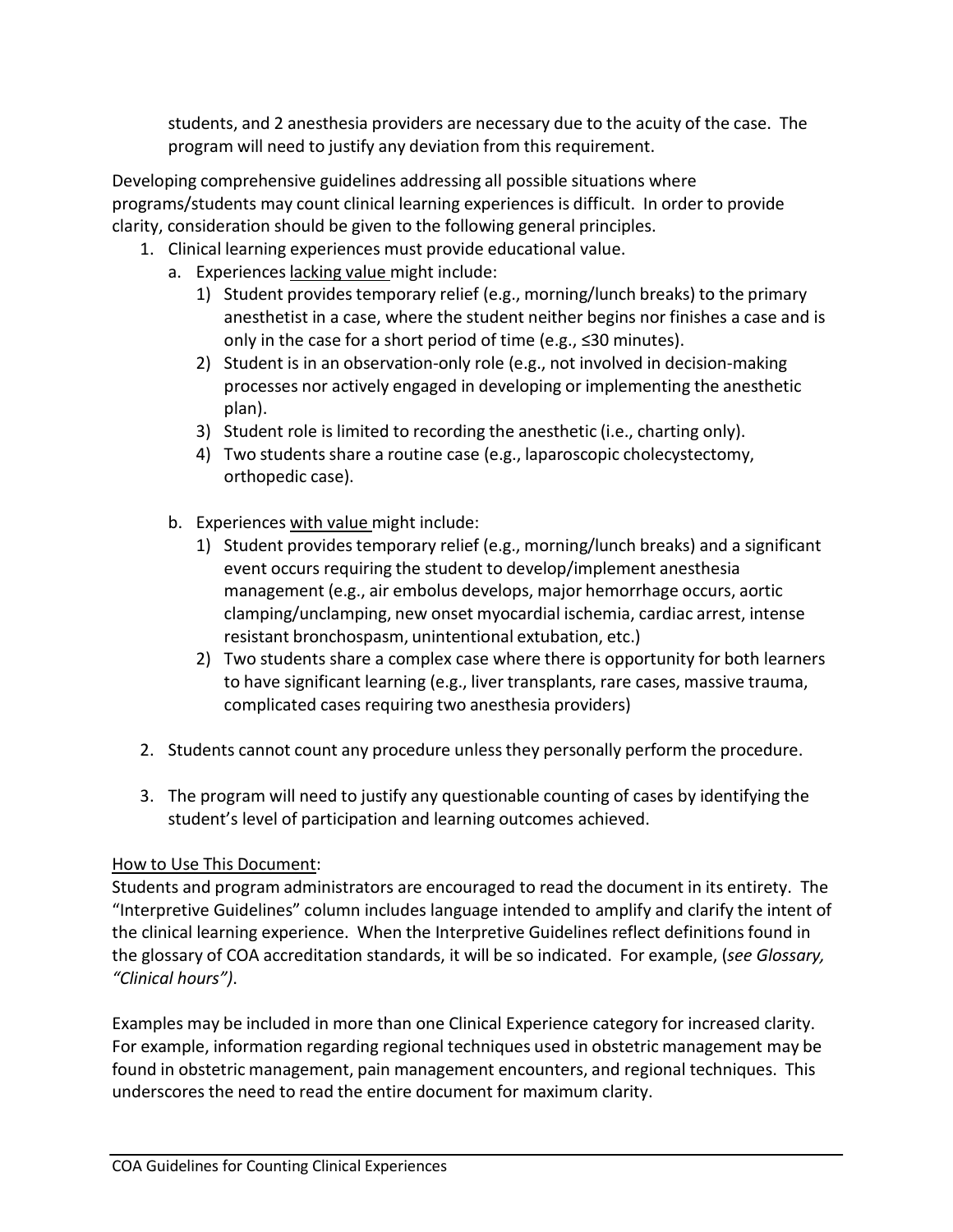The COA standards no longer include an exhaustive list of anatomical categories. Several anatomic categories were eliminated in the current standards because the experiences are common across all programs. Therefore, some clinical learning experiences will not have an appropriate anatomic category (e.g., extremities, extrathoracic, perineal (e.g., colonoscopy), extracranial (e.g., ECTs), and routine pacemaker insertions. Some cases will appropriately be recorded in two anatomic categories. A single case may be counted in one anatomic category, more than one anatomic category, or no anatomic category at all. All anesthetic cases are considered valuable learning experiences, and therefore should be counted regardless of whether they are assigned to an anatomic category. Therefore, the total number of cases recorded in anatomical categories may not add up to the total number of cases.

Program administrators are encouraged to contact the COA with any questions regarding the appropriateness of students counting specific clinical learning experiences and the NBCRNA regarding the reporting of required clinical learning experiences on the NBCRNA transcript. This will allow the COA and the NBCRNA to promote consistency in how clinical learning experiences are counted and reported respectively, and further develop these guidelines.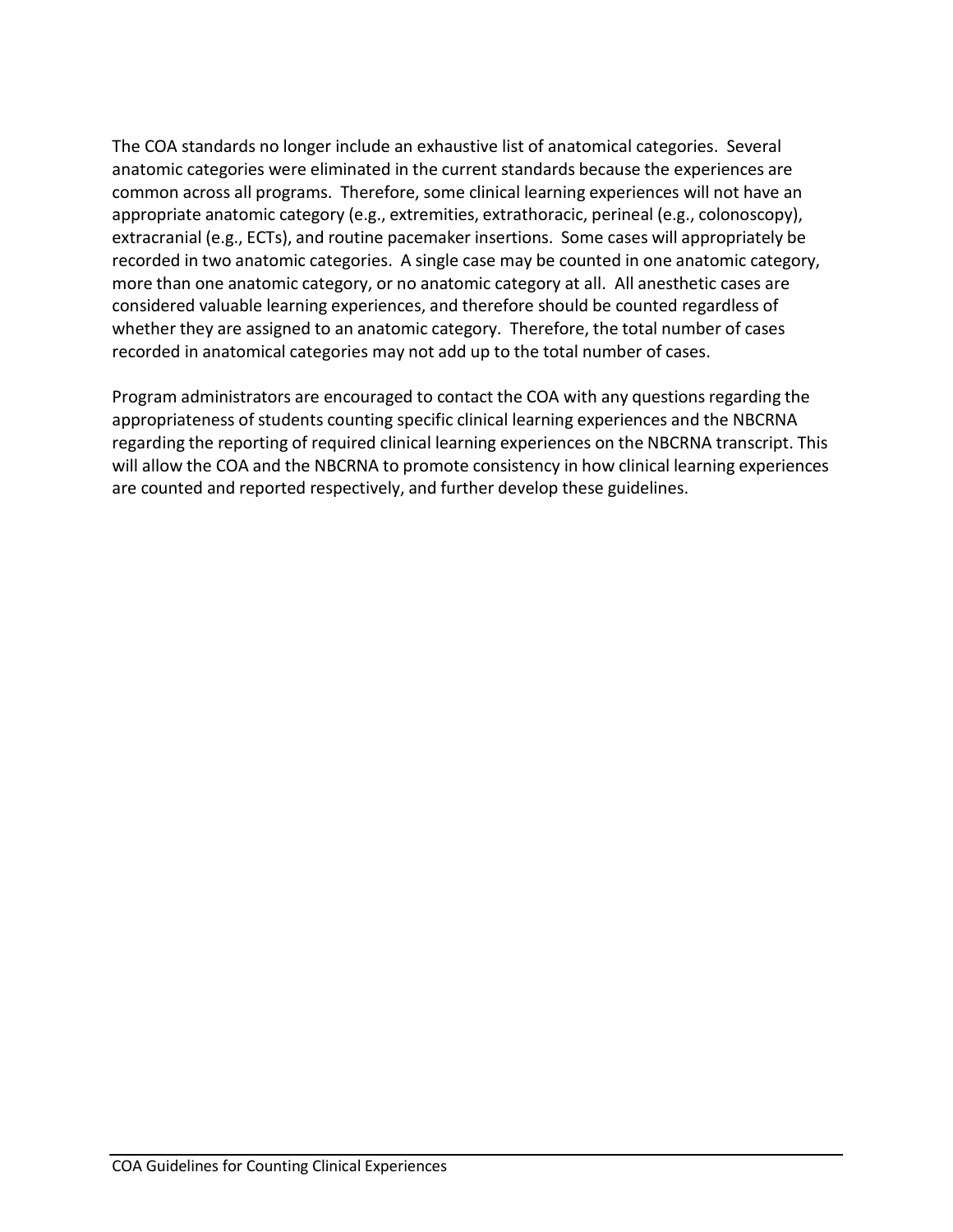| <b>CLINICAL EXPERIENCES</b>               |               | <b>Interpretive Guidelines</b>                                                                                                                                                                                                                                                                                                                                                       | <b>Examples</b>                                                                                                                                                                                                                               |
|-------------------------------------------|---------------|--------------------------------------------------------------------------------------------------------------------------------------------------------------------------------------------------------------------------------------------------------------------------------------------------------------------------------------------------------------------------------------|-----------------------------------------------------------------------------------------------------------------------------------------------------------------------------------------------------------------------------------------------|
| <b>Total Clinical Hours</b>               | (2000)        | Clinical hours include time spent in the<br>actual administration of anesthesia (i.e.,<br>anesthesia time) and other time spent in<br>the clinical area. Total clinical hours are<br>inclusive of total hours of anesthesia time;<br>therefore, this number must be equal to or<br>greater than the total number of hours of<br>anesthesia time. (see Glossary, "Clinical<br>hours") | Examples of other clinical time would include<br>in-house call, preanesthesia assessment,<br>postanesthesia assessment, patient<br>preparation, OR preparation, and time spent<br>participating in clinical rounds.                           |
| <b>Patient Physical Status</b>            |               | Each patient must have only one physical<br>status.<br>The Patient Physical Status categories are<br>to be used only for learning experiences<br>where the student administers an<br>anesthetic. They are not to be used for<br>other learning situations that cannot be<br>counted as a case.                                                                                       | Students would not include the Patient<br>Physical Status category for code blue<br>responses, intubations outside the OR,<br>vascular access consultations, and other<br>situations where an actual anesthetic is not<br>being administered. |
| Class I                                   |               |                                                                                                                                                                                                                                                                                                                                                                                      |                                                                                                                                                                                                                                               |
| Class II                                  |               |                                                                                                                                                                                                                                                                                                                                                                                      |                                                                                                                                                                                                                                               |
| Classes $III - VI$ (total of a, b, c & d) | $(200)$ [300] |                                                                                                                                                                                                                                                                                                                                                                                      |                                                                                                                                                                                                                                               |
| a. Class III                              | $(50)$ [100]  |                                                                                                                                                                                                                                                                                                                                                                                      |                                                                                                                                                                                                                                               |
| b. Class IV                               | $(10)$ [100]  |                                                                                                                                                                                                                                                                                                                                                                                      |                                                                                                                                                                                                                                               |
| Class V<br>C <sub>1</sub>                 | $(0)$ [5]     |                                                                                                                                                                                                                                                                                                                                                                                      |                                                                                                                                                                                                                                               |
| d. Class VI                               |               |                                                                                                                                                                                                                                                                                                                                                                                      |                                                                                                                                                                                                                                               |
| <b>Total Cases</b>                        | $(600)$ [700] |                                                                                                                                                                                                                                                                                                                                                                                      |                                                                                                                                                                                                                                               |
| <b>Special Cases</b>                      |               |                                                                                                                                                                                                                                                                                                                                                                                      |                                                                                                                                                                                                                                               |
| Geriatric 65+ years                       | $(100)$ [200] |                                                                                                                                                                                                                                                                                                                                                                                      |                                                                                                                                                                                                                                               |
| Pediatric                                 |               |                                                                                                                                                                                                                                                                                                                                                                                      |                                                                                                                                                                                                                                               |
| Pediatric 2 to 12 years                   | $(30)$ [75]   |                                                                                                                                                                                                                                                                                                                                                                                      |                                                                                                                                                                                                                                               |

**COA Guidelines for Counting Clinical Experiences** 5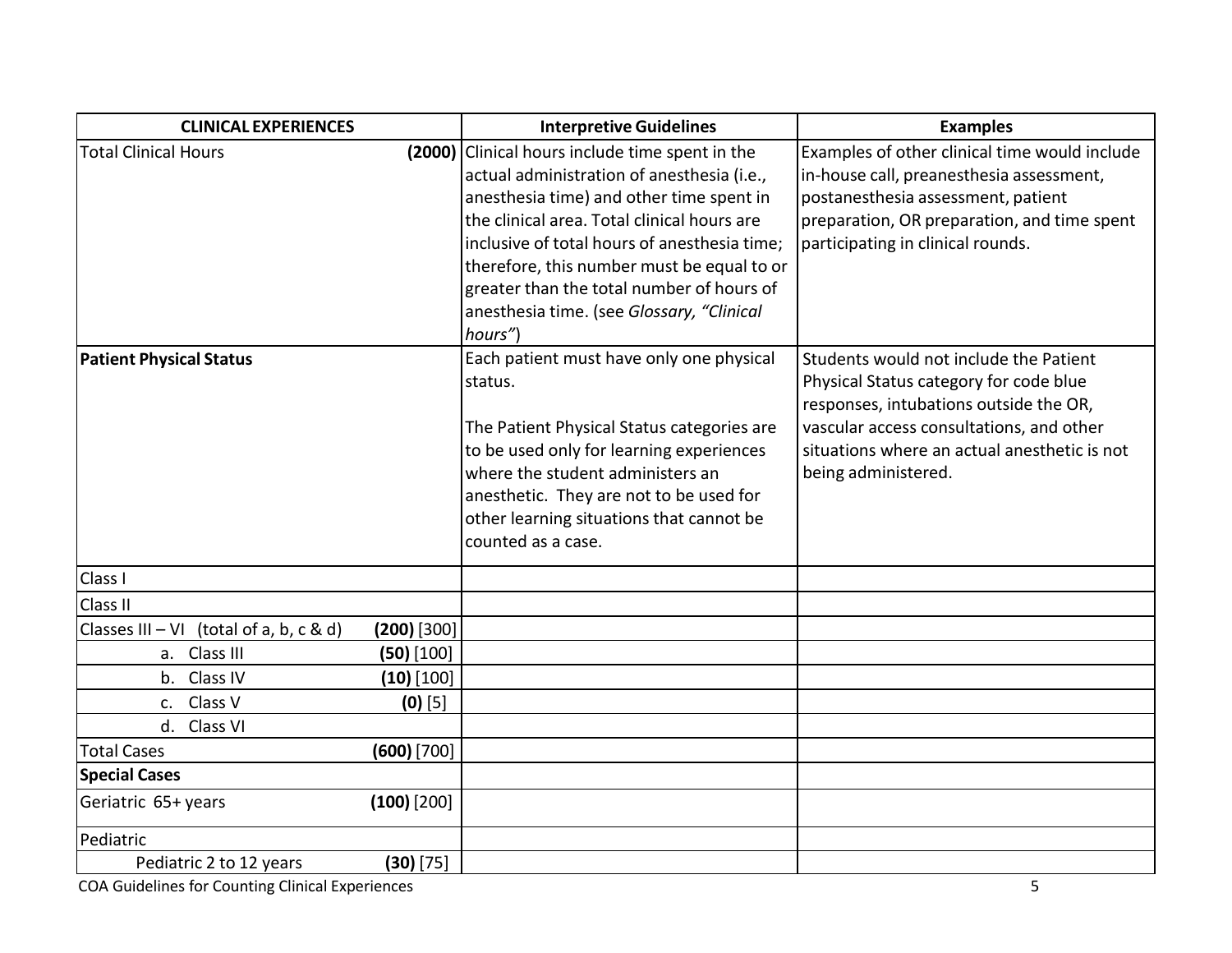| Pediatric (less than 2 years) |                                                    |                    |
|-------------------------------|----------------------------------------------------|--------------------|
| $(10)$ [25]                   |                                                    |                    |
| Neonate (less than 4 weeks)   |                                                    |                    |
| 5 <sub>1</sub>                |                                                    |                    |
| Trauma/Emergency (E)          | (30) [50] An emergency case allows the student the | An emergency case: |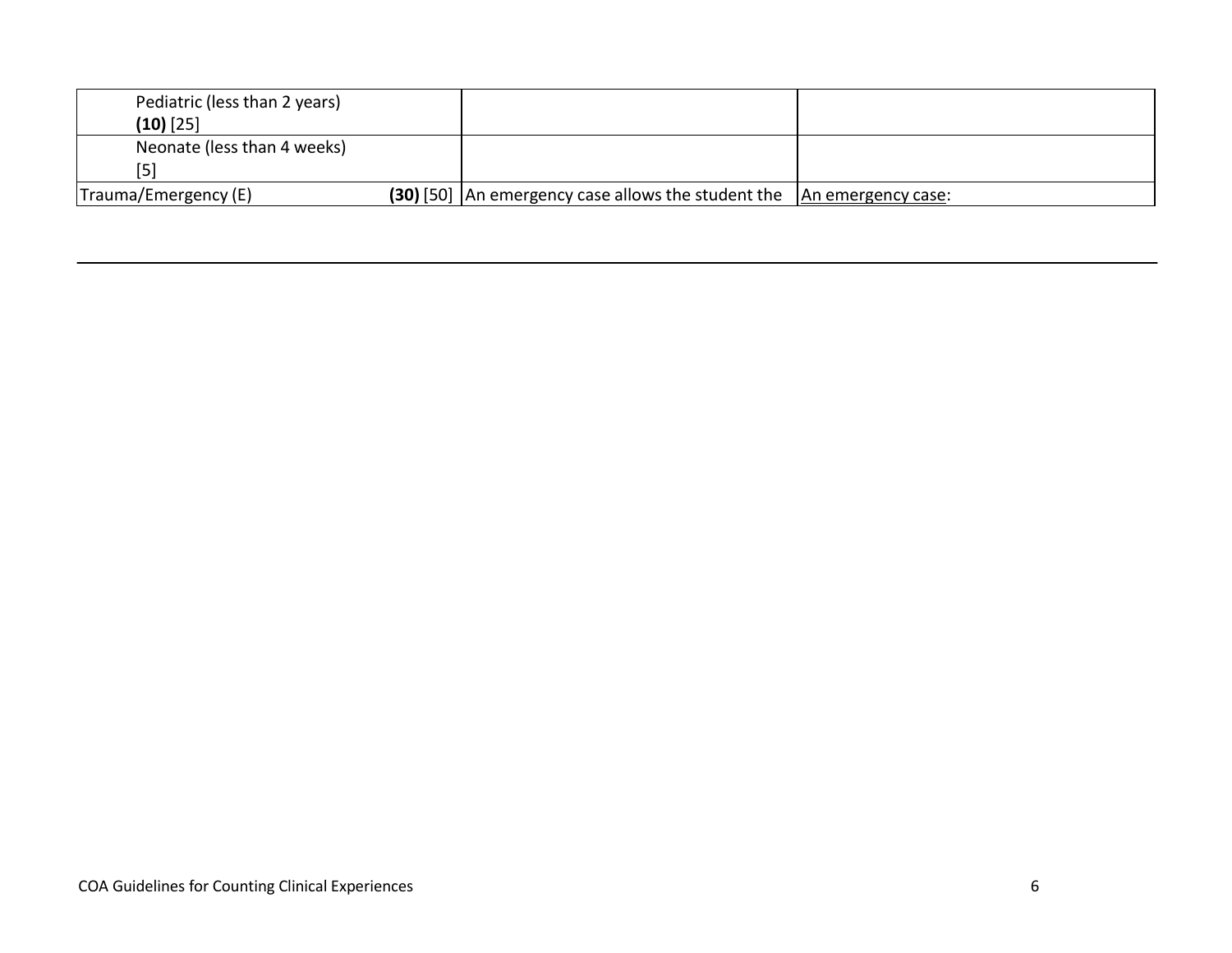| <b>CLINICAL EXPERIENCES</b> | <b>Interpretive Guidelines</b>              | <b>Examples</b>                               |
|-----------------------------|---------------------------------------------|-----------------------------------------------|
|                             | opportunity to provide anesthesia under     | A student is notified that a case is being    |
|                             | one or more of the following conditions:    | brought to the OR on an emergent basis, as    |
|                             | 1) there is an urgency/continued threat to  | deemed by the surgeon. The patient has a      |
|                             | patient well-being; 2) there are fewer      | newly diagnosed kidney stone and is rapidly   |
|                             | resources available then during regular     | moving into a septic state. The patient has   |
|                             | operating hours; and/or 3) there is limited | not been NPO. Due to time constraints, the    |
|                             | assessment and planning time allowed for    | preanesthetic evaluation is limited.          |
|                             | the unscheduled case.                       |                                               |
|                             | When a case is deemed an emergency          | Not an emergency case:                        |
|                             | based on the professional opinion of the    | It is 1:40 p.m. Wednesday and the orthopedic  |
|                             | operating practitioner (i.e., surgeon,      | surgeon has a patient with a fracture hip who |
|                             | proceduralist), the case may be counted as  | has been in the hospital for 36 hours to      |
|                             | an emergency case.                          | stabilize her cardiac and hemodynamic status. |
|                             |                                             | The patient is NPO, has been fully assessed,  |
|                             |                                             | and her physical status optimized. The        |
|                             |                                             | surgeon wishes to do this case at this time   |
|                             |                                             | instead of waiting to schedule it for the     |
|                             |                                             | following day. This would not be considered   |
|                             |                                             | an emergency case as it meets none of the     |
|                             |                                             | three conditions that define an emergency     |
|                             |                                             | case.                                         |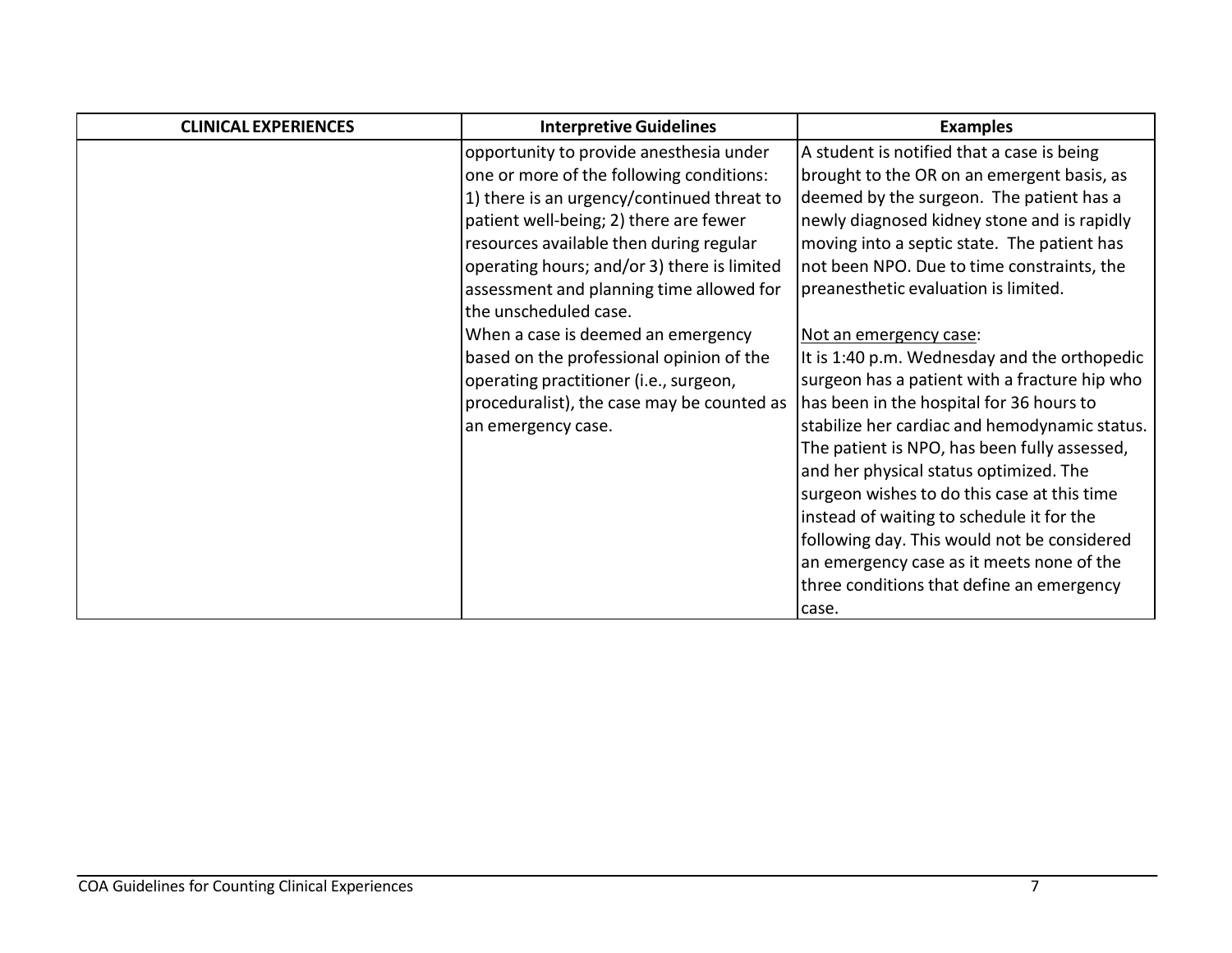| <b>CLINICAL EXPERIENCES</b>                       | <b>Interpretive Guidelines</b>               | <b>Examples</b>                               |
|---------------------------------------------------|----------------------------------------------|-----------------------------------------------|
| Obstetrical management (total of a & b) (30) [40] | This category is intended to ensure          | A student performs an anesthetic for an       |
|                                                   | students have adequate clinical              | appendectomy on a patient whose fetus is      |
|                                                   | experiences during all stages of labor and   | at 18 weeks gestation. Since the procedure    |
|                                                   | delivery. Students may count clinical        | is not intended to result in delivery of the  |
|                                                   | experiences in this category only if the     | fetus, the procedure cannot be counted as     |
|                                                   | procedure being performed is intended to     | an obstetrical management experience.         |
|                                                   | facilitate delivery of the fetus.            |                                               |
|                                                   |                                              | A student performs an anesthetic for a        |
|                                                   |                                              | cervical cerclage on a patient with cervical  |
|                                                   |                                              | insufficiency. Since the procedure is not     |
|                                                   |                                              | intended to result in delivery of the fetus,  |
|                                                   |                                              | the procedure cannot be counted as            |
|                                                   |                                              | obstetrical management experience.            |
|                                                   | The COA is aware the number of required      | A student who has completed sixty (60) OB     |
|                                                   | cesarean deliveries (10) and analgesia for   | anesthesia experiences, eight (8) of which    |
|                                                   | labor cases (10) do not equal the total      | are cesarean deliveries. The student would    |
|                                                   | number of required Obstetrical               | not meet the minimum case requirements        |
|                                                   | Management cases (30). Obstetrical           | for graduation. Although the student with     |
|                                                   | patient populations are unpredictable        | sixty (60) obstetrical management             |
|                                                   | during students' OB rotations. Requiring     | experiences far exceeds the minimum           |
|                                                   | students to have a greater number of         | number required for obstetrical               |
|                                                   | <b>Obstetrical Management experiences</b>    | management, the students fails to meet the    |
|                                                   | assures that the total number of required    | minimum number of ten (10) cesarean           |
|                                                   | OB case experiences is greater without       | deliveries. The student would need to         |
|                                                   | being too prescriptive.                      | administer two (2) additional anesthetics for |
|                                                   |                                              | cesarean deliveries in order to meet the      |
|                                                   |                                              | required minimum.                             |
| a. Cesarean delivery<br>$(10)$ [15]               | When anesthesia is delivered for a           | A student places an epidural catheter for     |
|                                                   | cesarean delivery, regardless of whether it  | pain management during labor. Following a     |
|                                                   | is a continuation of a labor epidural, it is | trial of labor, the patient proceeds to       |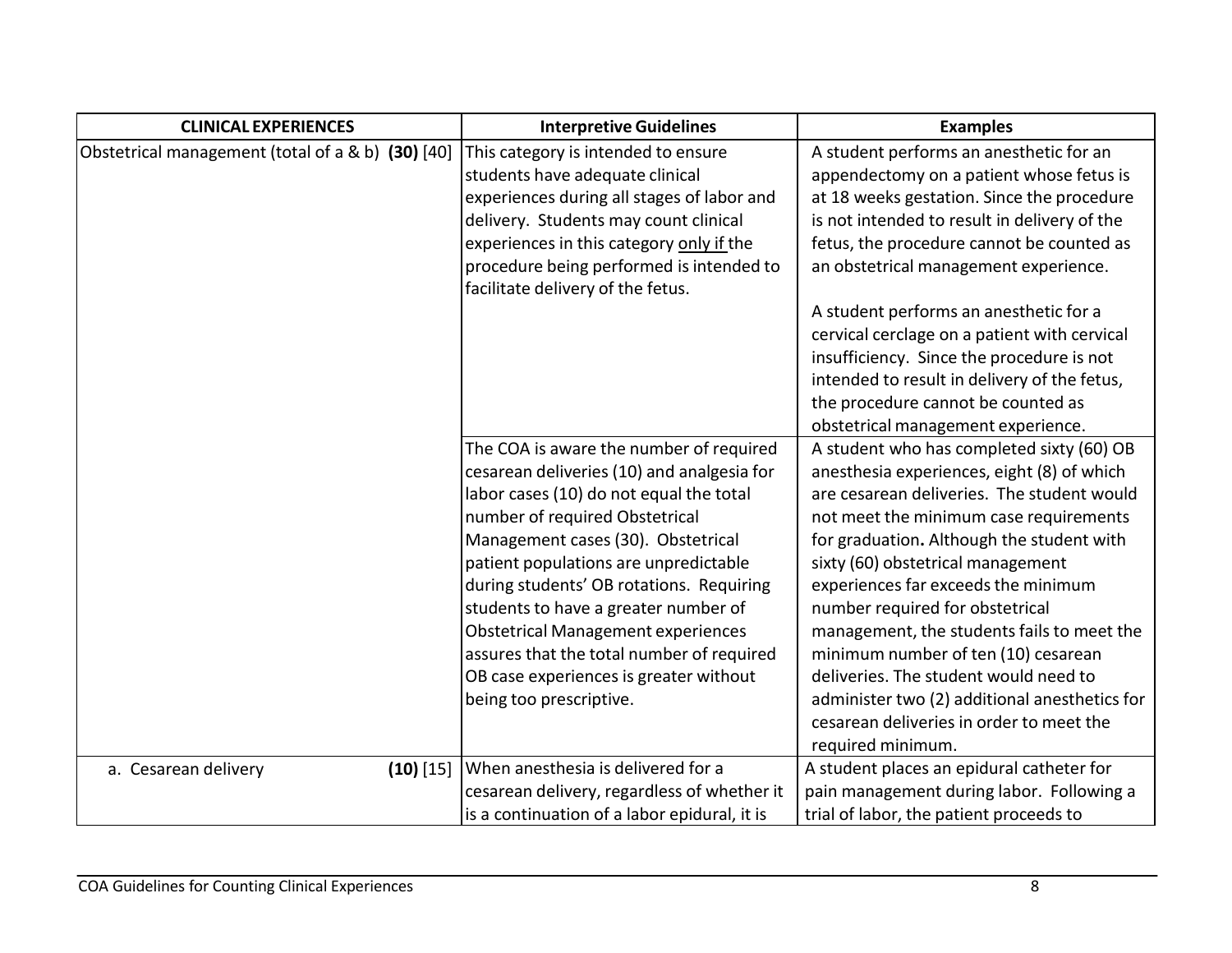| <b>CLINICAL EXPERIENCES</b> | <b>Interpretive Guidelines</b> | <b>Examples</b>                               |
|-----------------------------|--------------------------------|-----------------------------------------------|
|                             | counted in this category.      | cesarean delivery. The student records the    |
|                             |                                | experience as ONE case, for ONE patient.      |
|                             |                                | This case is recorded in the following        |
|                             |                                | categories:                                   |
|                             |                                | Pain Management Encounter<br>$\bullet$        |
|                             |                                | Obstetrical management                        |
|                             |                                | o Cesarean delivery                           |
|                             |                                | o Analgesia for labor                         |
|                             |                                | Anatomic category-abdominal<br>$\bullet$      |
|                             |                                | Regional techniques                           |
|                             |                                | o Management                                  |
|                             |                                | o Actual Administration                       |
|                             |                                | ■ Epidural                                    |
|                             |                                | ◆ Pain Management                             |
|                             |                                | ◆ Anesthesia                                  |
|                             |                                | Anesthesia time for the case should include   |
|                             |                                | the patient assessment and preparation,       |
|                             |                                | subsequent epidural catheter placement, and   |
|                             |                                | any other face-to-face time with the patient. |
|                             |                                | The cumulative anesthesia time would          |
|                             |                                | include both the labor epidural face-to-face  |
|                             |                                | time and the intra-operative time during the  |
|                             |                                | cesarean delivery. If the case proceeds to    |
|                             |                                | emergent cesarean delivery, it would also     |
|                             |                                | count as an emergency case.                   |
|                             |                                | A student administers a spinal anesthetic for |
|                             |                                | cesarean delivery and remains for the         |
|                             |                                | management of the case. This case is          |
|                             |                                | recorded in the following categories:         |
|                             |                                | Obstetrical management<br>$\bullet$           |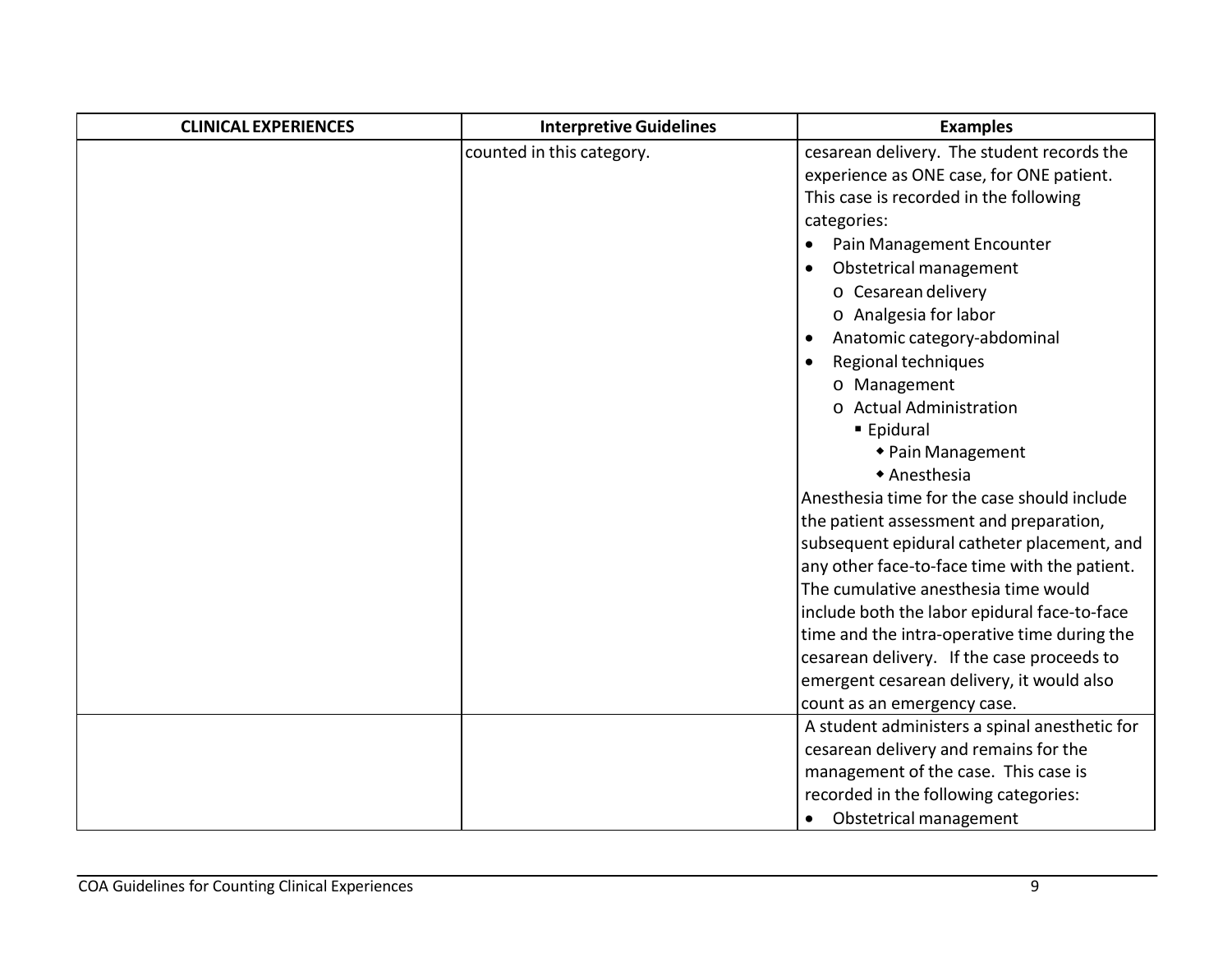| <b>CLINICAL EXPERIENCES</b>           | <b>Interpretive Guidelines</b>                                                                                                                                                                                                                                                                                                                                                                                                                | <b>Examples</b>                                                                                                                                                                                                                                                                                                                                                                                                                                                                                                                                                      |
|---------------------------------------|-----------------------------------------------------------------------------------------------------------------------------------------------------------------------------------------------------------------------------------------------------------------------------------------------------------------------------------------------------------------------------------------------------------------------------------------------|----------------------------------------------------------------------------------------------------------------------------------------------------------------------------------------------------------------------------------------------------------------------------------------------------------------------------------------------------------------------------------------------------------------------------------------------------------------------------------------------------------------------------------------------------------------------|
|                                       |                                                                                                                                                                                                                                                                                                                                                                                                                                               | o Cesarean delivery<br>Anatomic category-abdominal<br>$\bullet$<br>Regional techniques<br>$\bullet$<br>o Management<br>■ Anesthesia<br>o Actual administration<br>■ Spinal<br>◆ Anesthesia<br>If the case is an emergent cesarean delivery,                                                                                                                                                                                                                                                                                                                          |
| $(10)$ [15]<br>b. Analgesia for labor | Students performing a pre-anesthetic<br>assessment, developing a plan of care,<br>performing an intervention (e.g., epidural<br>catheter placement), and providing care<br>following the intervention, should count<br>the experience as a case. The case is<br>counted as a SINGLE case, and a SINGLE<br>pain management encounter even if the<br>student periodically returns to evaluate<br>the patient and adjust the epidural<br>dosing. | it would also count as an emergency case.<br>A student places an epidural catheter for<br>labor pain management. The student<br>provides care after placing the epidural for a<br>period of time and periodically reassesses the<br>patient, adjusting the dosing as indicated.<br>This case is recorded as ONE case in the<br>following categories:<br>· Obstetrical management<br>o Analgesia for Labor<br>• Pain management encounter<br>• Regional techniques<br>o Management<br>■ Pain management<br>o Actual administration<br>■ Epidural<br>◆ Pain management |
|                                       | If the student only performs the<br>intervention (i.e., another provider has<br>performed the assessment and<br>developed the plan of care), the student                                                                                                                                                                                                                                                                                      | A student places an epidural catheter for<br>labor pain management. Another<br>anesthesia provider performed the<br>preanesthetic assessment and patient                                                                                                                                                                                                                                                                                                                                                                                                             |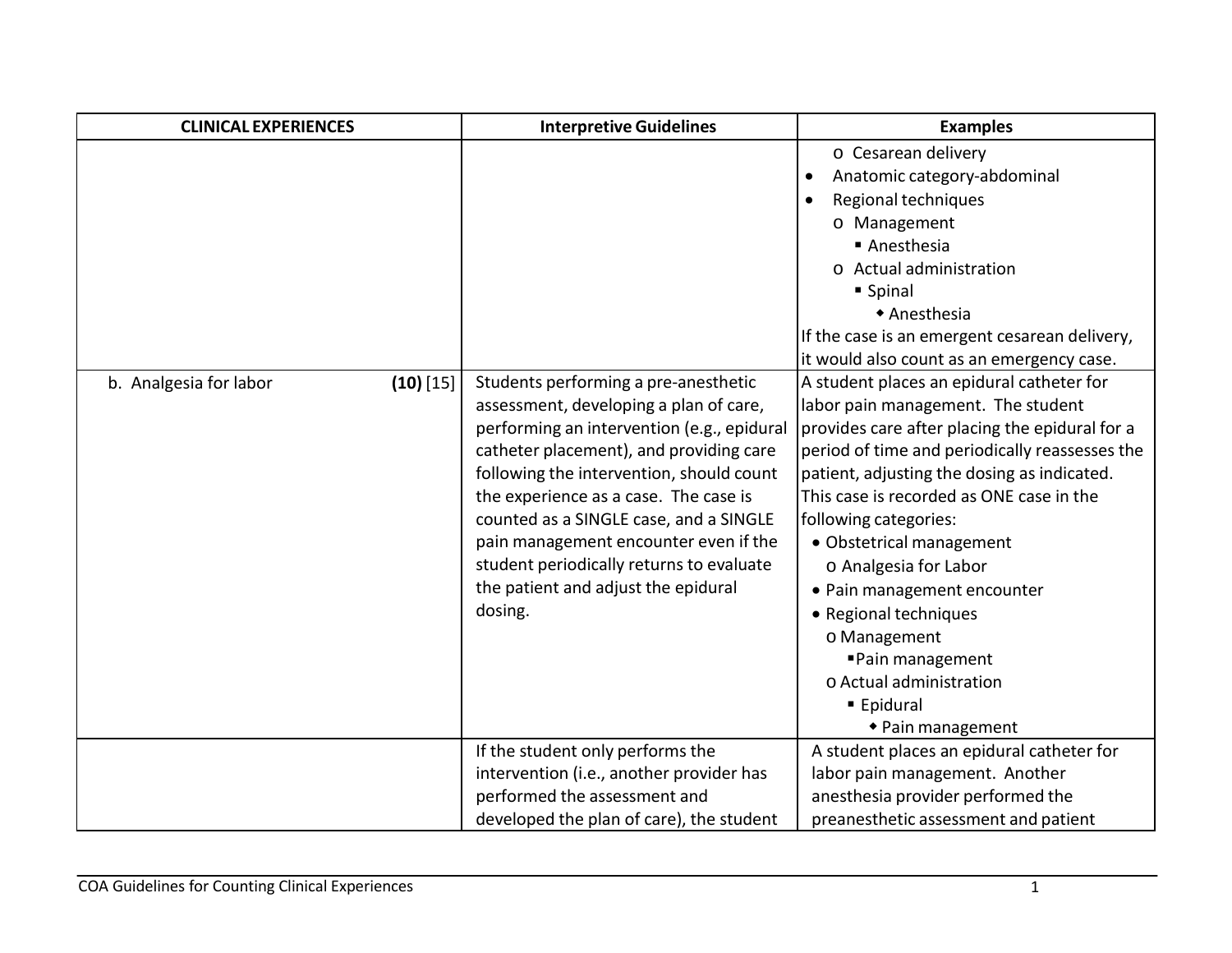| <b>CLINICAL EXPERIENCES</b>                    | <b>Interpretive Guidelines</b>             | <b>Examples</b>                               |
|------------------------------------------------|--------------------------------------------|-----------------------------------------------|
|                                                | does not count the experience as a case,   | preparation. The student's involvement was    |
|                                                | but does count the skills performed (e.g., | limited to performance of the procedure.      |
|                                                | epidural administration).                  | The student would count this as neither an    |
|                                                |                                            | anesthetic case nor a pain management         |
|                                                |                                            | encounter, but would take credit for the      |
|                                                |                                            | clinical skills performed. The experience     |
|                                                |                                            | would be recorded in the following            |
|                                                |                                            | categories:                                   |
|                                                |                                            | • Regional techniques                         |
|                                                |                                            | o Actual administration                       |
|                                                |                                            | ■ Epidural                                    |
|                                                |                                            | ◆ Pain management                             |
|                                                | When a student performs a combined         | A student places a combined spinal/epidural   |
|                                                | spinal/epidural catheter placement, the    | catheter for labor pain management. This      |
|                                                | student counts both procedures (i.e.,      | case is recorded in the following categories: |
|                                                | spinal and epidural).                      | · Obstetrical management                      |
|                                                |                                            | o Analgesia for Labor                         |
|                                                |                                            | • Pain management encounter                   |
|                                                |                                            | • Regional techniques                         |
|                                                |                                            | o Management                                  |
|                                                |                                            | ■ Pain management                             |
|                                                |                                            | o Actual administration                       |
|                                                |                                            | ■ Epidural                                    |
|                                                |                                            | ◆ Pain management                             |
|                                                |                                            | o Actual administration                       |
|                                                |                                            | ■ Spinal                                      |
|                                                |                                            | ◆ Pain management                             |
| Pain Management Encounters (see Glossary "Pain | Pain management encounters are             | A student is called to labor and delivery to  |
| Management Encounters")<br>$(15)$ [50]         | individual one-on-one patient interactions | assess a patient for labor pain. The patient  |
|                                                | for the express purpose of intervening in  | has a pre-existing lumbar epidural catheter.  |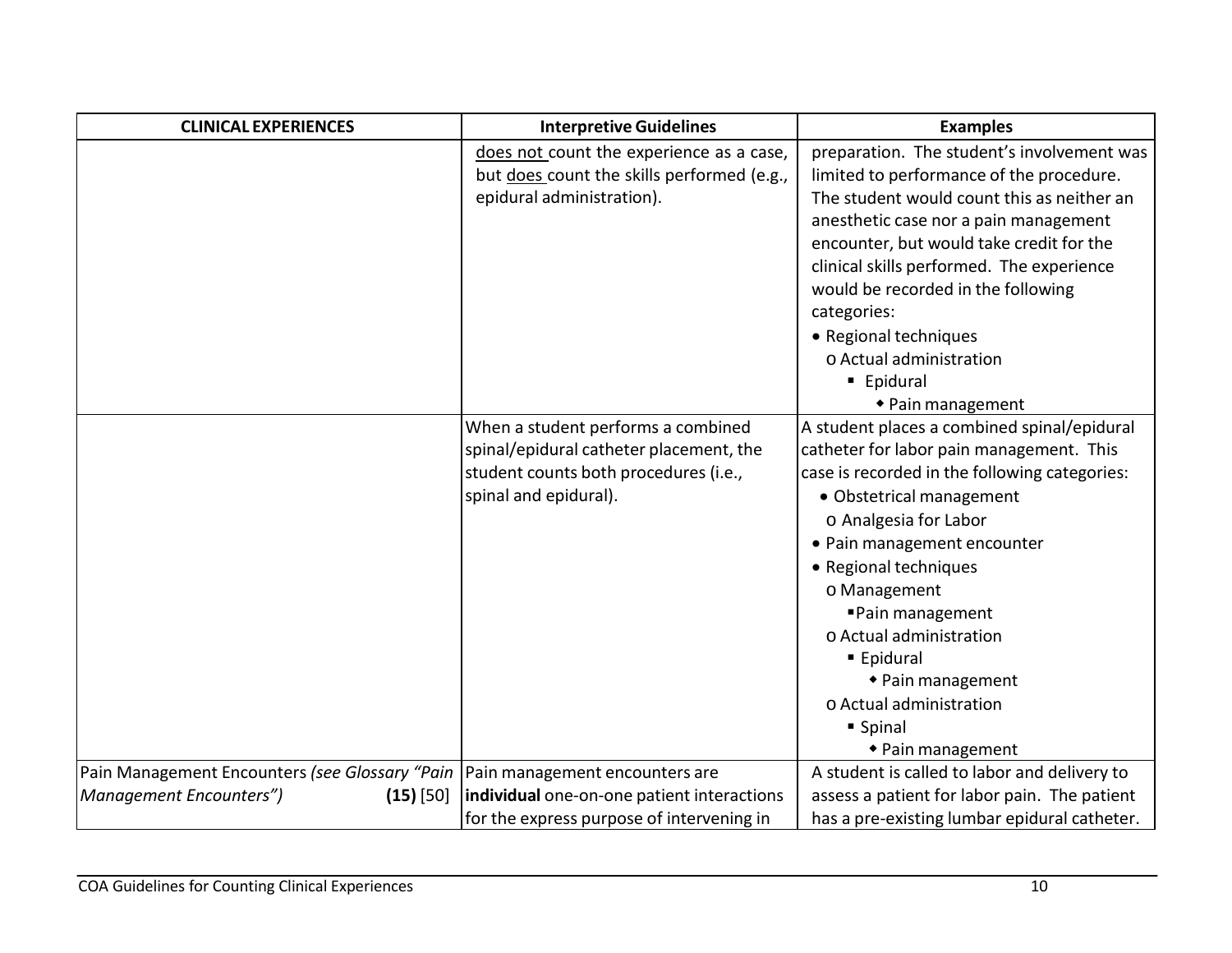| <b>CLINICAL EXPERIENCES</b> | <b>Interpretive Guidelines</b>             | <b>Examples</b>                             |
|-----------------------------|--------------------------------------------|---------------------------------------------|
|                             | an acute pain episode or a chronic pain    | The student formulates a plan that includes |
|                             | condition. Pain management encounters      | increasing the dose of the analgesic being  |
|                             | must include a patient assessment prior to | delivered by PCEA (patient-controlled       |
|                             | initiating a therapeutic action.           | epidural analgesia). The student would not  |
|                             | Pain management encounters include, but    | count this as an anesthetic case. The       |
|                             | are not limited to, the following:         | experiences would be recorded in the        |
|                             | 1. Initiation of epidural or intrathecal   | following categories:                       |
|                             | analgesia.                                 | • Obstetrical management                    |
|                             | 2. Facilitation or initiation of patient   | o Analgesia for labor                       |
|                             | controlled analgesia.                      | Pain management encounter                   |
|                             | 3. Initiation of regional analgesia        | <b>Regional Techniques</b><br>$\bullet$     |
|                             | techniques for post-operative pain or      | o Management                                |
|                             | other non-surgical pain conditions,        | ■ Pain Management                           |
|                             | including but not limited to, plexus       |                                             |
|                             | blocks, local anesthetic infiltration of   |                                             |
|                             | incisions, intercostal blocks, etc.        |                                             |
|                             | 4. Adjustment of drugs delivered, rates of |                                             |
|                             | infusion, concentration or dose            |                                             |
|                             | parameters for an existing patient         |                                             |
|                             | controlled analgesia or patient            |                                             |
|                             | controlled epidural analgesia.             |                                             |
|                             | 5. Pharmacologic management of an          |                                             |
|                             | acute pain condition in PACU.              |                                             |
|                             | 6. Trigger point injections.               |                                             |
|                             | Electrical nerve stimulation.              |                                             |
|                             | (see Glossary, "Pain management            |                                             |
|                             | encounters")                               |                                             |
|                             | Administering an epidural for an           | The student is providing anesthesia for an  |
|                             | esophagectomy for postoperative pain       | esophagectomy, and places an epidural       |
|                             | management may count as a regional         | catheter for post-op pain management prior  |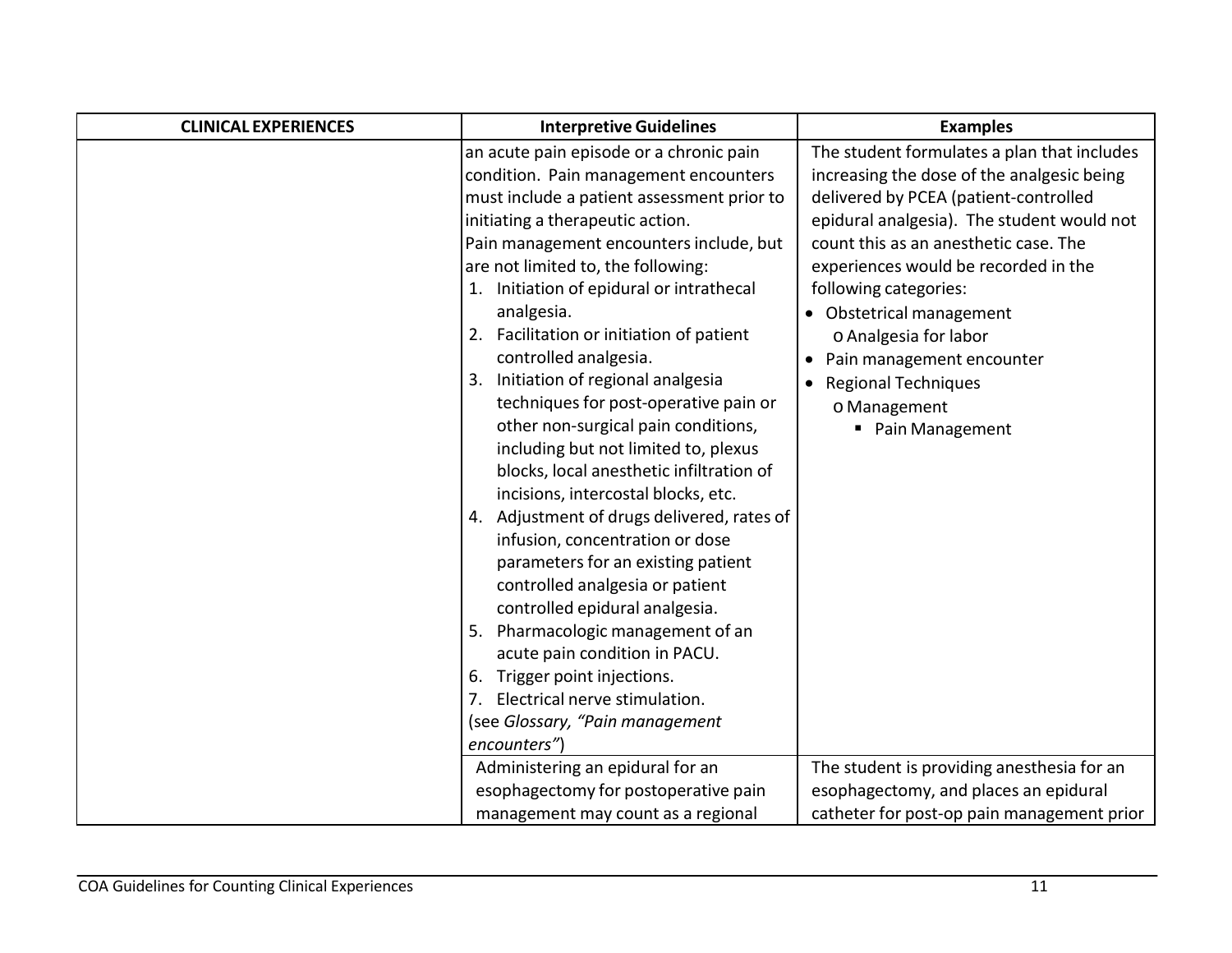| <b>CLINICAL EXPERIENCES</b> | <b>Interpretive Guidelines</b>               | <b>Examples</b>                                 |
|-----------------------------|----------------------------------------------|-------------------------------------------------|
|                             | technique-pain management and a pain         | to induction of general anesthesia. Toward      |
|                             | management encounter.                        | the end of the procedure, the student           |
|                             |                                              | initiates the post-operative analgesia plan     |
|                             |                                              | utilizing the epidural. The student records all |
|                             |                                              | typical case activities for the                 |
|                             |                                              | esophagectomy, and the following                |
|                             |                                              | categories:                                     |
|                             |                                              | Pain management encounter                       |
|                             |                                              | <b>Regional Techniques</b>                      |
|                             |                                              | o Actual Administration                         |
|                             |                                              | ■ Epidural                                      |
|                             |                                              | ◆ Pain Management                               |
|                             |                                              | o Management                                    |
|                             |                                              | ■ Pain Management                               |
|                             | Administering a spinal anesthetic for a      | The student administers a spinal anesthetic     |
|                             | cesarean delivery does not count as a pain   | for cesarean delivery. The spinal drugs         |
|                             | management encounter.                        | include a local anesthetic for surgical         |
|                             | If the administration of regional anesthesia | anesthesia and a long-acting opioid for post-   |
|                             | is the primary anesthetic technique for a    | operative analgesia. This would not count as    |
|                             | surgical procedure, it does not constitute   | a pain management encounter because it          |
|                             | an acute pain management encounter. If a     | does not meet the definition of a pain          |
|                             | regional technique is used post-operatively  | management encounter. The long-acting           |
|                             | for analgesia/acute pain management, and     | opioid is part of the intraoperative            |
|                             | the student's participation meets the        | anesthesia plan. However, three hours after     |
|                             | definition of a pain management              | the patient is discharged from the PACU, the    |
|                             | encounter, then the experience may be        | student performs a post-operative patient       |
|                             | counted as both a pain management            | assessment for pain management and              |
|                             | encounter and a regional management-         | determines the need for supplemental IV         |
|                             | pain management experience.                  | opioid (or any other intervention including     |
|                             |                                              | no change in the plan). This interaction        |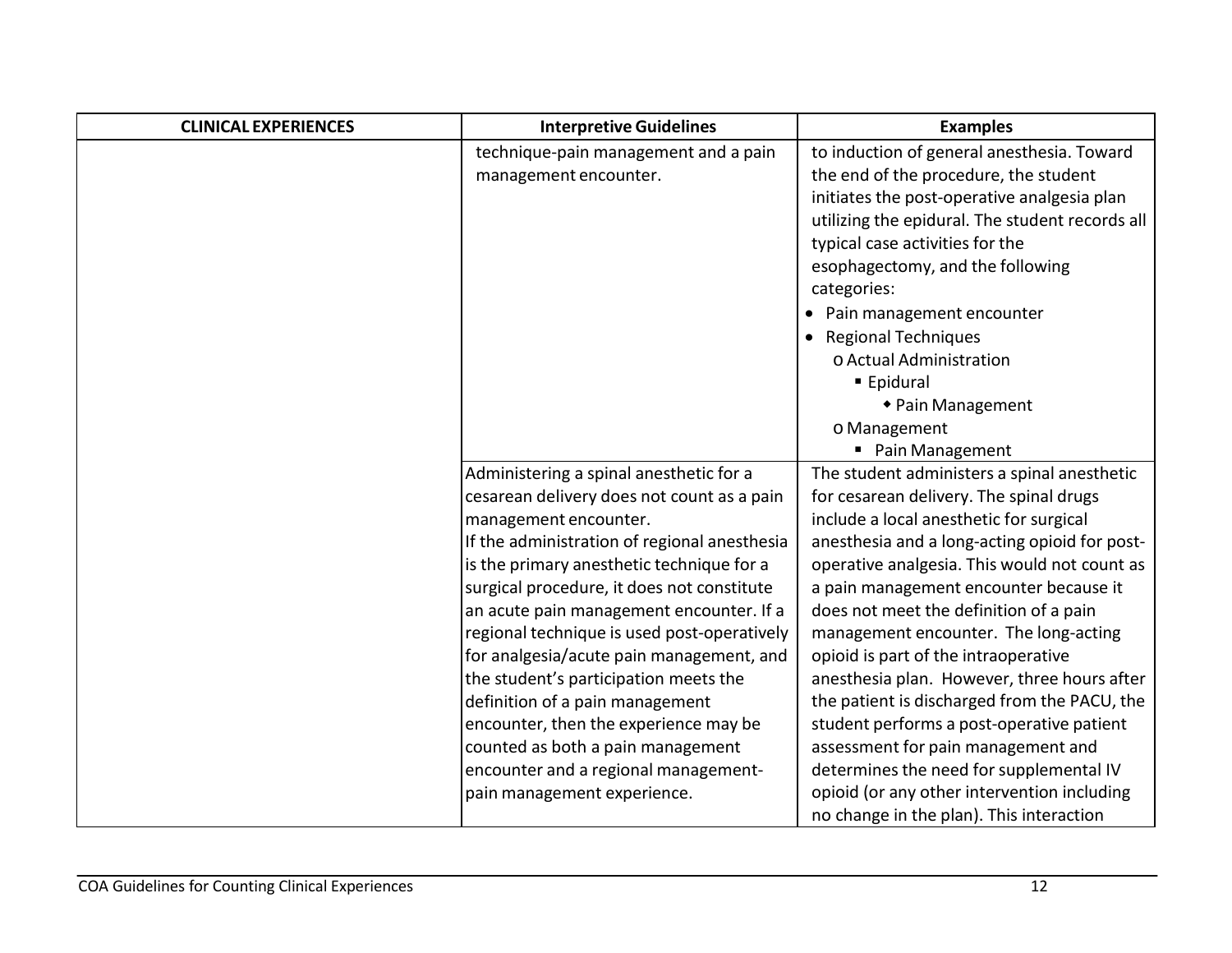| <b>CLINICAL EXPERIENCES</b> | <b>Interpretive Guidelines</b>              | <b>Examples</b>                                |
|-----------------------------|---------------------------------------------|------------------------------------------------|
|                             |                                             | would be counted as a pain management          |
|                             |                                             | encounter, but not an anesthetic case.         |
|                             |                                             | A student provides moderate sedation to a      |
|                             |                                             | patient having a facet joint injection being   |
|                             |                                             | performed by an anesthesiologist. The          |
|                             |                                             | student is supervised by a CRNA or another     |
|                             |                                             | anesthesiologist. This does not count as a     |
|                             |                                             | pain management encounter. It does count       |
|                             |                                             | as an anesthetic case.                         |
|                             | The administration of intravenous           | The student has transported the patient to     |
|                             | analgesics as an adjunct to a general or    | the PACU, and is transferring care to the      |
|                             | regional anesthesia technique does not      | PACU nurse. The student administers an         |
|                             | constitute a pain management encounter      | opioid before leaving the bedside in           |
|                             | for purposes of meeting minimal COA         | response to the patient's complaints of pain.  |
|                             | required clinical experiences. (see         | This does not count as a pain management       |
|                             | Glossary, "Pain management encounters")     | encounter because the plan for immediate       |
|                             |                                             | postoperative pain management is integral      |
|                             | The administration of analgesics (e.g.,     | to all anesthetic plans.                       |
|                             | fentanyl) upon arrival in the PACU does not |                                                |
|                             | constitute a pain management encounter.     | The student turns over the care of a patient   |
|                             |                                             | to the PACU nurse. Following appropriate       |
|                             |                                             | recovery from the anesthetic, the patient is   |
|                             |                                             | transferred to the nursing unit. Two hours     |
|                             |                                             | later, the acute pain service is consulted for |
|                             |                                             | pain management. The same student who          |
|                             |                                             | administered the intraoperative anesthetic     |
|                             |                                             | is now asked to respond to the acute pain      |
|                             |                                             | service consult request. The student           |
|                             |                                             | evaluates the patient, develops a plan of      |
|                             |                                             | care, and executes the plan. The student       |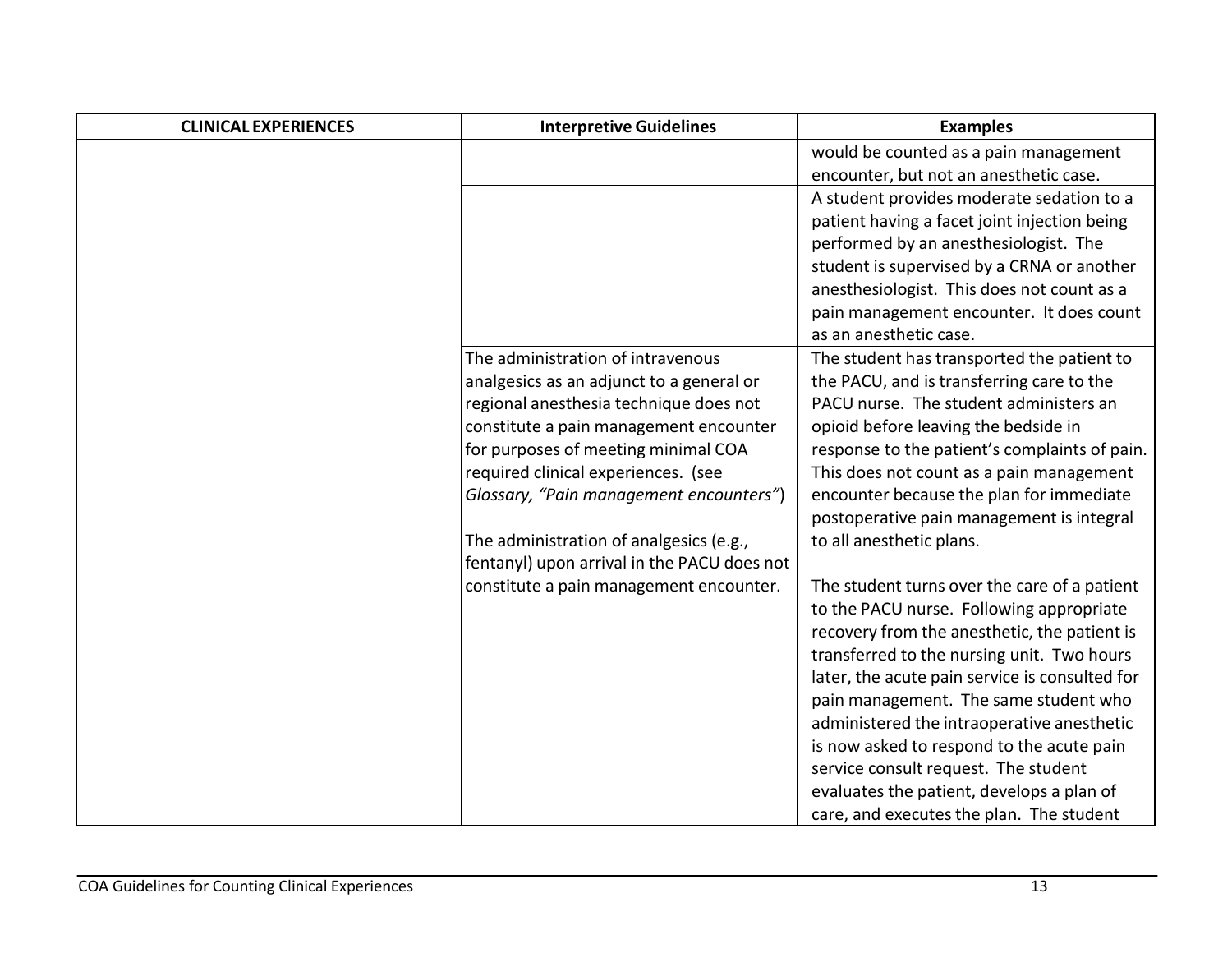| <b>CLINICAL EXPERIENCES</b> | <b>Interpretive Guidelines</b>             | <b>Examples</b>                              |
|-----------------------------|--------------------------------------------|----------------------------------------------|
|                             |                                            | does count this as a pain management         |
|                             |                                            | encounter.                                   |
|                             | The administration of regional anesthesia  | The student administers a spinal anesthetic  |
|                             | as the primary anesthetic technique for a  | in a patient undergoing a transurethral      |
|                             | surgical procedure does not constitute an  | resection of the prostate. This does not     |
|                             | acute pain management encounter.           | constitute a pain management encounter.      |
|                             | Placement and/or initiation of a regional  | The student places an epidural catheter for  |
|                             | technique (e.g., epidural catheter,        | intraoperative anesthesia in a patient       |
|                             | instillation of intrathecal opioids,       | undergoing femoral-popliteal bypass.         |
|                             | peripheral nerve block) not being used as  | Toward the end of the procedure, the         |
|                             | the primary anesthetic is counted as a     | student initiates the post-operative         |
|                             | regional technique, administration (if the | analgesia plan utilizing the epidural by     |
|                             | student performs the procedure), and pain  | changing the epidural solution to a weak     |
|                             | management (if the student initiates pain  | local anesthetic plus an opioid. The         |
|                             | management care using a catheter placed    | experiences would be recorded in the         |
|                             | by another provider). This would also be   | following categories:                        |
|                             | counted as a pain management encounter     | • Pain management encounter                  |
|                             | if the postoperative plan for analgesia is | • Vascular                                   |
|                             | different than the intraoperative          | • Regional Technique                         |
|                             | anesthesia plan.                           | o Actual Administration                      |
|                             |                                            | ■ Epidural                                   |
|                             |                                            | ◆ Anesthesia                                 |
|                             |                                            | o Management                                 |
|                             |                                            | ■ Anesthesia                                 |
|                             |                                            | ■ Pain Management                            |
|                             |                                            | This counts as a pain management             |
|                             |                                            | encounter because the plan for immediate     |
|                             |                                            | postoperative pain management is different   |
|                             |                                            | than the intraoperative anesthetic plan. The |
|                             |                                            | student assesses the patient's pain          |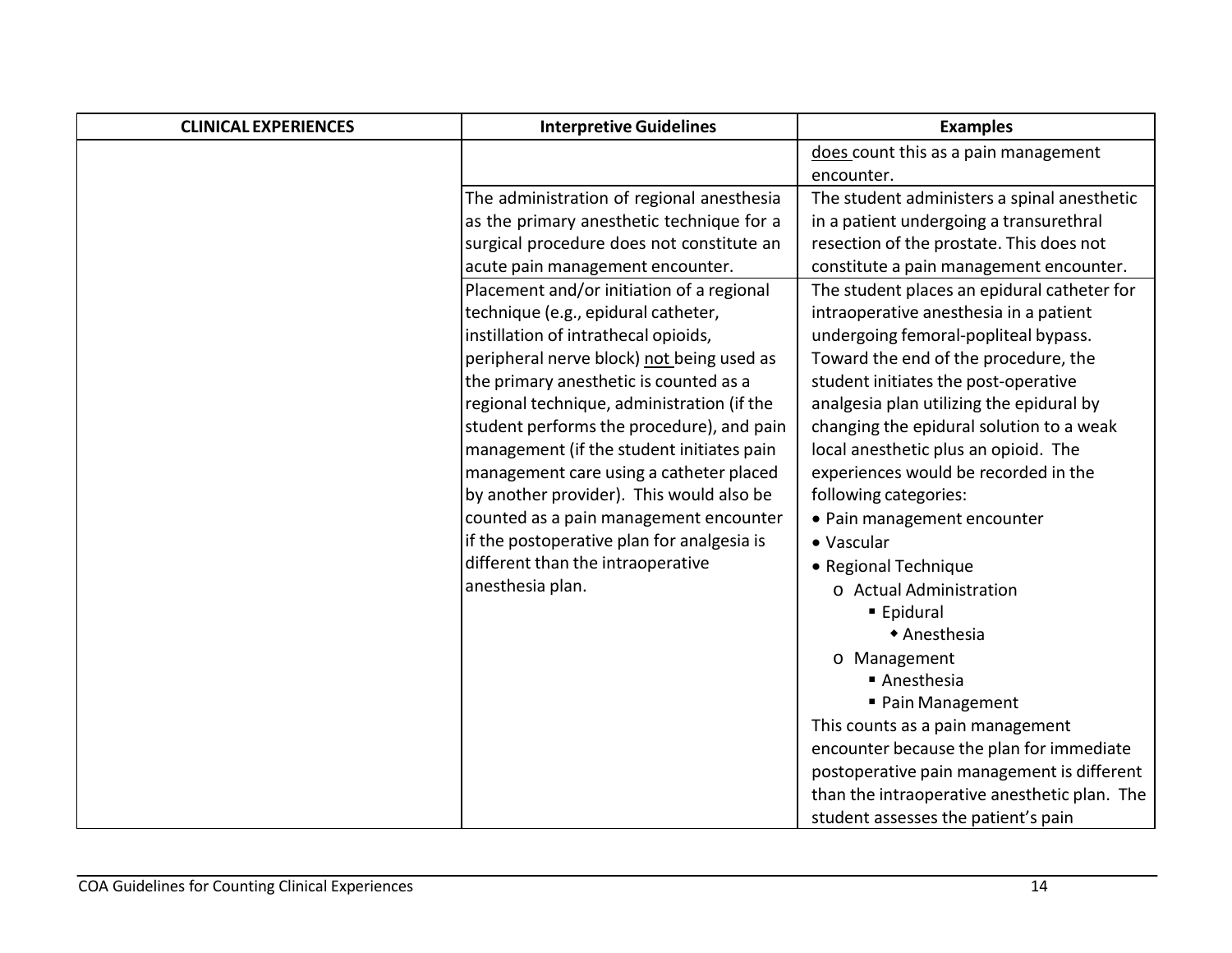| <b>CLINICAL EXPERIENCES</b>               |            | <b>Interpretive Guidelines</b>             | <b>Examples</b>                              |
|-------------------------------------------|------------|--------------------------------------------|----------------------------------------------|
|                                           |            |                                            | throughout the intraoperative phase, and     |
|                                           |            |                                            | develops the postoperative pain              |
|                                           |            |                                            | management based on that assessment. The     |
|                                           |            |                                            | student initiates the postoperative pain     |
|                                           |            |                                            | management plan, and assesses its            |
|                                           |            |                                            | effectiveness postoperatively.               |
| <b>Anatomical Categories</b> <sup>9</sup> |            | The total number cases recorded in         | Examples of cases that do not have a         |
|                                           |            | anatomical categories will not add up to   | designated anatomical category include       |
|                                           |            | the total number of cases. Some cases will | extremities, extrathoracic, perineal (e.g.,  |
|                                           |            | appropriately be recorded in two anatomic  | colonoscopy), extracranial (e.g., ECTs), and |
|                                           |            | categories where other cases may have no   | routine pacemaker insertions.                |
|                                           |            | category at all. The list of anatomic      |                                              |
|                                           |            | categories is not an exhaustive list.      |                                              |
| Intra-abdominal                           | (75)       | Abdominal procedures are defined as        | Examples of intra-abdominal cases include    |
|                                           |            | cases where the abdomen is entered via     | total abdominal hysterectomy and radical     |
|                                           |            | open or laparoscopic procedures.           | prostatectomy. ERCP and other intestinal     |
|                                           |            |                                            | endoscopy cases would not be counted as      |
|                                           |            |                                            | intra-abdominal.                             |
| Intracranial (total of a & b)             | $(5)$ [20] | Intracranial procedures are defined as     | An example of a closed case is anesthesia    |
|                                           |            | cases where a procedure occurs within the  | administered for a gamma knife procedure.    |
|                                           |            | brain.                                     |                                              |
| a. Open                                   | $(3)$ [10] | Open intracranial procedures are when the  | Open procedure examples include:             |
|                                           |            | brain is accessed through the skull, or an | Burr hole decompression and intracranial     |
|                                           |            | incision from another anatomical area.     | procedures via transphenoidal approach.      |
| b. Closed                                 |            | Closed intracranial procedures are when    | Examples of closed intracranial procedures   |
|                                           |            | the brain is accessed percutaneously via   | include gamma knife procedures and           |
|                                           |            | catheter.                                  | percutaneous aneurysm coiling.               |

 $9$  Count all that apply.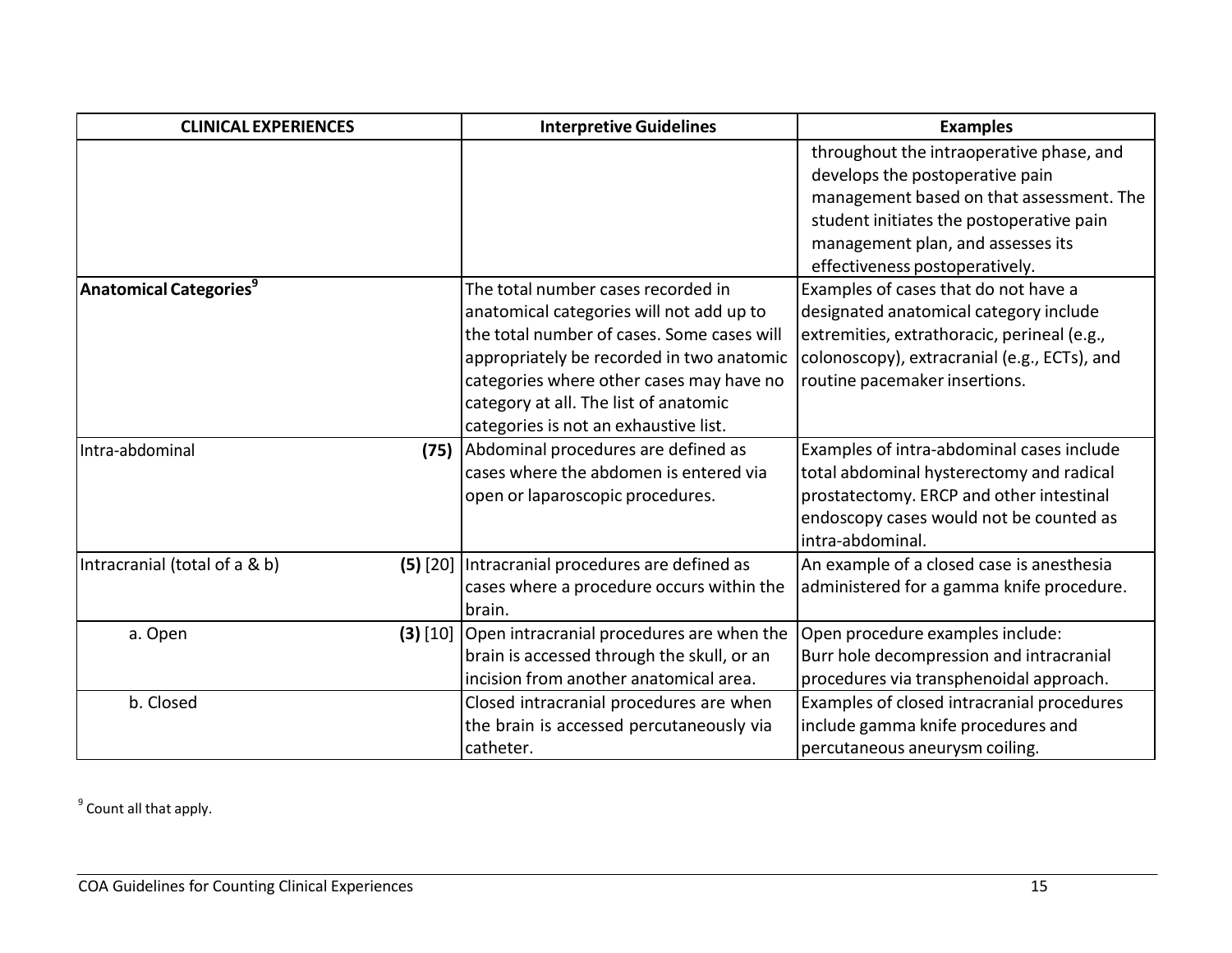| <b>CLINICAL EXPERIENCES</b>        |             | <b>Interpretive Guidelines</b>                                                                                                                                                                                                                                                                                                                                                                                                                                     | <b>Examples</b>                                                                                                                                                                                      |
|------------------------------------|-------------|--------------------------------------------------------------------------------------------------------------------------------------------------------------------------------------------------------------------------------------------------------------------------------------------------------------------------------------------------------------------------------------------------------------------------------------------------------------------|------------------------------------------------------------------------------------------------------------------------------------------------------------------------------------------------------|
| Oropharyngeal                      | (20)        | Oropharyngeal procedures are defined as<br>any procedure that is performed within or<br>via the oral cavity, including the<br>oropharynx. Programs are expected to<br>ensure students obtain a variety of cases<br>within this category. While a student could<br>technically meet the requirements by<br>providing anesthesia for 20 patients having<br>the same procedure (e.g., bronchoscopy),<br>that would not meet the spirit or intent of<br>this category. | Bronchoscopy, esophagoscopy, ERCP, oral<br>procedures (e.g., orthodontic/dental, tongue,<br>uvea, palate, pharynx, tonsils, adenoids, bony<br>fractures), trans oral cervical spine,<br>odontectomy. |
| Intrathoracic (total of a, b, & c) | $(15)$ [40] | Intrathoracic procedures are defined as a<br>procedure within the thorax where the<br>thorax is surgically open or entered via<br>laparoscope.                                                                                                                                                                                                                                                                                                                     |                                                                                                                                                                                                      |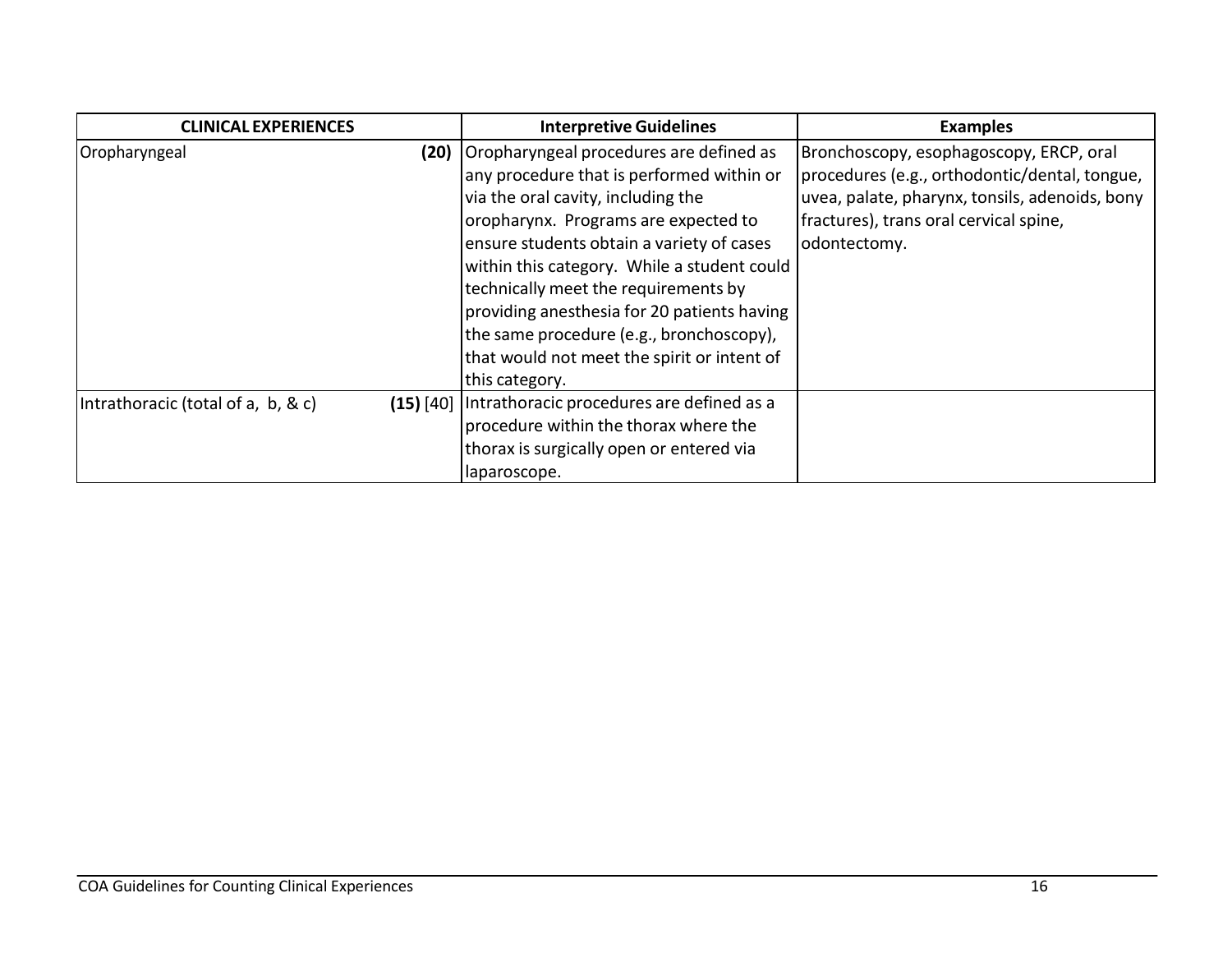| <b>CLINICAL EXPERIENCES</b>          | <b>Interpretive Guidelines</b>             | <b>Examples</b>                                 |
|--------------------------------------|--------------------------------------------|-------------------------------------------------|
| a. Heart                             |                                            |                                                 |
| 1. Open Heart Cases (total of a & b) |                                            |                                                 |
| $(5)$ [10]                           |                                            |                                                 |
| With Cardiopulmonary Bypass<br>a)    |                                            |                                                 |
| b) Without Cardiopulmonary Bypass    | Open heart procedures performed without    | Examples include off-pump coronary artery       |
|                                      | cardiopulmonary bypass                     | bypass and minimally invasive direct coronary   |
|                                      |                                            | artery bypass.                                  |
| $[10]$<br>2. Closed Heart Cases      |                                            | Examples of closed heart cases include          |
|                                      |                                            | cardiac ablation, implanted cardioverter-       |
|                                      |                                            | defibrillator, transcatheter aortic valve       |
|                                      |                                            | replacement/implantation, transcatheter         |
|                                      |                                            | pulmonary valve replacement, perivalvular       |
|                                      |                                            | leak closure, percutaneous mitral valve         |
|                                      |                                            | repair, pacemaker lead extraction (lead over    |
|                                      |                                            | 1 year old), pulmonary artery/vein stent, and   |
|                                      |                                            | left atrial appendage closure device, and       |
|                                      |                                            | Lariat procedure. Cases that are not            |
|                                      |                                            | appropriate to count in this category are       |
|                                      |                                            | routine cardiac catheterizations and routine    |
|                                      |                                            | pacemaker insertions.                           |
| (5)<br>b. Lung                       | Includes procedures on the lung via open   | Pulmonary artery thrombectomy, Video-           |
|                                      | thoracotomy and via thorascope.            | assisted thoracic surgery (VATS) involving the  |
|                                      |                                            | lung. Simple insertion of a chest tube to treat |
|                                      |                                            | pulmonary conditions is not counted as an       |
|                                      |                                            | intrathoracic procedure.                        |
| c. Other                             | Includes intrathoracic procedures          | Examples include: mediastinoscopy;              |
|                                      | performed either via open thoracotomy,     | procedures on the esophagus, thymus, and        |
|                                      | thorascope, or percutaneous approaches     | diaphragm; and procedures on great vessels      |
|                                      | that are not appropriate to count in other | including the thoracic aorta (e.g., thoracic    |
|                                      | intrathoracic categories.                  | aneurysm repair via open thorax or              |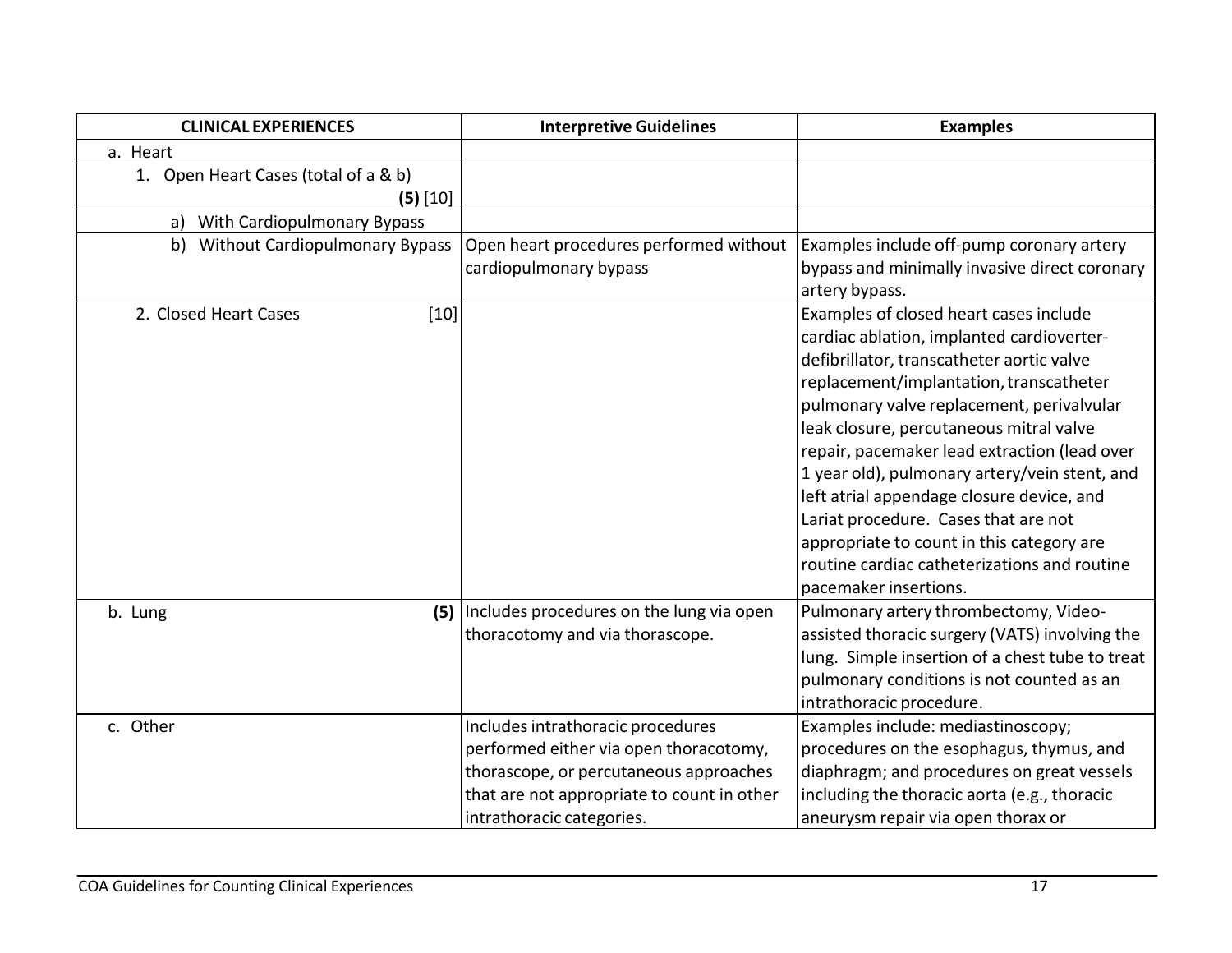| <b>CLINICAL EXPERIENCES</b>  |             | <b>Interpretive Guidelines</b>                                                                                                                                                                                                                                             | <b>Examples</b>                                                                                                                                                                                                                                                                                                                                                                                                                                                                                                                                                                                            |
|------------------------------|-------------|----------------------------------------------------------------------------------------------------------------------------------------------------------------------------------------------------------------------------------------------------------------------------|------------------------------------------------------------------------------------------------------------------------------------------------------------------------------------------------------------------------------------------------------------------------------------------------------------------------------------------------------------------------------------------------------------------------------------------------------------------------------------------------------------------------------------------------------------------------------------------------------------|
|                              |             |                                                                                                                                                                                                                                                                            | endovascular stent placement) or vena cava<br>(e.g., open repair of vena cava or Greenfield<br>filter placement).                                                                                                                                                                                                                                                                                                                                                                                                                                                                                          |
| <b>Neck</b>                  | $(5)$ [10]  |                                                                                                                                                                                                                                                                            | Tracheostomy                                                                                                                                                                                                                                                                                                                                                                                                                                                                                                                                                                                               |
| Neuroskeletal                | (20)        |                                                                                                                                                                                                                                                                            |                                                                                                                                                                                                                                                                                                                                                                                                                                                                                                                                                                                                            |
| Vascular                     | $(10)$ [30] |                                                                                                                                                                                                                                                                            | Examples include endovascular aortic stents<br>and other open or percutaneous procedures<br>performed on vascular structures.                                                                                                                                                                                                                                                                                                                                                                                                                                                                              |
| <b>Methods of Anesthesia</b> |             |                                                                                                                                                                                                                                                                            |                                                                                                                                                                                                                                                                                                                                                                                                                                                                                                                                                                                                            |
| General anesthesia           | (400)       |                                                                                                                                                                                                                                                                            |                                                                                                                                                                                                                                                                                                                                                                                                                                                                                                                                                                                                            |
| Inhalation induction         | $(25)$ [40] |                                                                                                                                                                                                                                                                            |                                                                                                                                                                                                                                                                                                                                                                                                                                                                                                                                                                                                            |
| Mask management <sup>6</sup> | $(25)$ [35] | A general anesthetic that is administered<br>by mask, exclusive of induction. Mask<br>management should be counted when it is<br>used for induction and maintenance of<br>anesthesia. Mask management should not<br>be counted when it is just used only for<br>induction. | A student induces general anesthesia and<br>subsequently administers a non-depolarizing<br>muscle relaxant. The student ventilates the<br>patient via facemask awaiting onset of the<br>muscle relaxant. Following onset of the<br>muscle relaxant, the student places an<br>endotracheal tube. This does not count as<br>mask management.<br>A student induces general anesthesia using a<br>total intravenous anesthesia technique for a<br>short procedure (e.g., ECT, cardioversion).<br>The airway is managed via facemask, with or<br>without an oral airway. This does count as<br>mask management. |

 $^6$  A general anesthetic that is administered by mask, exclusive of induction.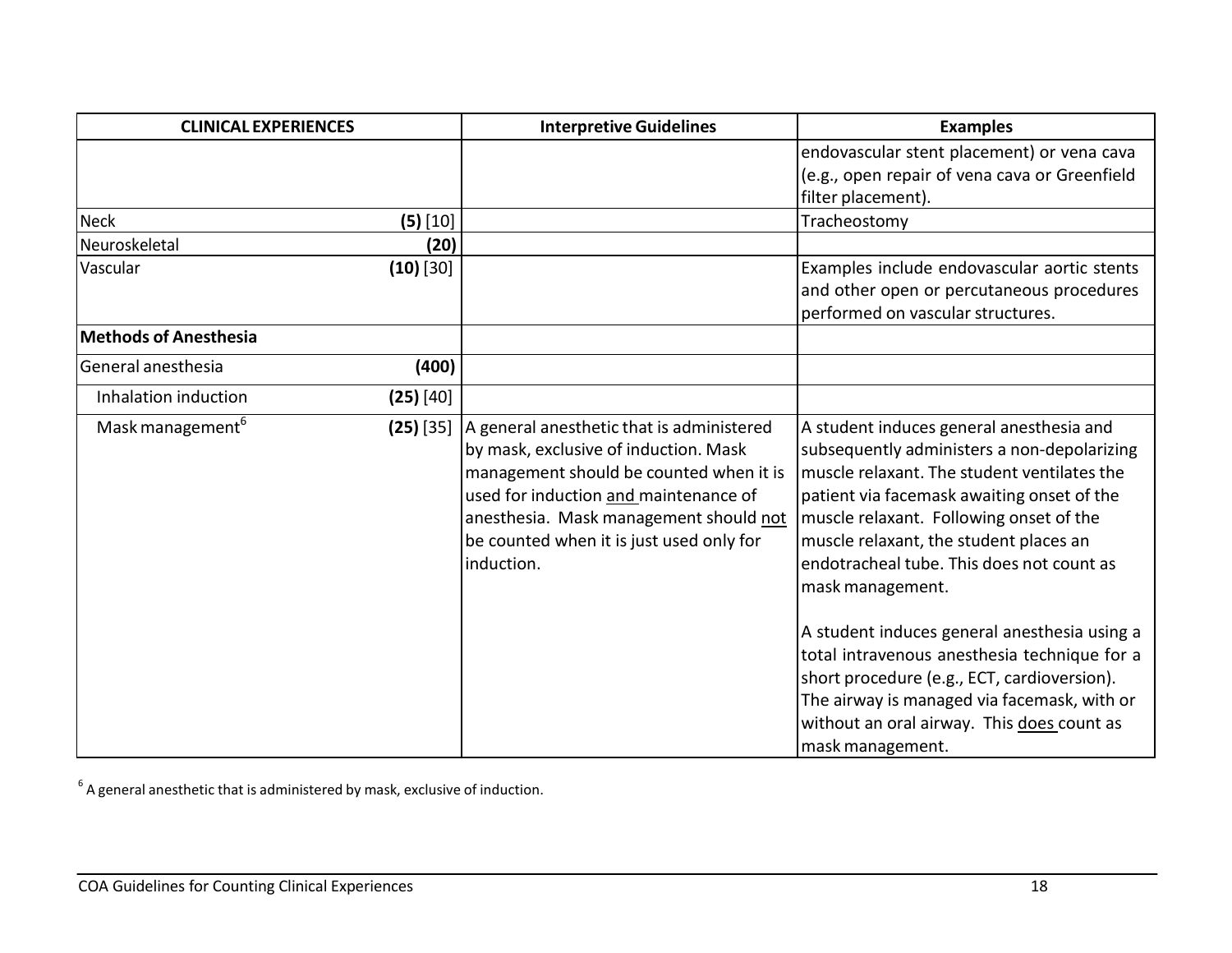| <b>CLINICAL EXPERIENCES</b>                  | <b>Interpretive Guidelines</b>           | <b>Examples</b>                                            |
|----------------------------------------------|------------------------------------------|------------------------------------------------------------|
| Supraglottic airway devices (total of a & b) |                                          |                                                            |
| $(35)$ [50]                                  |                                          |                                                            |
| Laryngeal Mask<br>a.                         |                                          | A student inserts a laryngeal mask and then                |
|                                              |                                          | performs a laryngeal mask-guided                           |
|                                              |                                          | endotracheal intubation. The experiences                   |
|                                              |                                          | would be recorded in the following                         |
|                                              |                                          | categories.                                                |
|                                              |                                          | • Supraglottic airway devices                              |
|                                              |                                          | o Laryngeal mask                                           |
|                                              |                                          | • Tracheal intubation                                      |
|                                              |                                          | o Oral                                                     |
|                                              |                                          | • Alternative tracheal intubation techniques               |
|                                              |                                          | o Other techniques                                         |
|                                              |                                          |                                                            |
| Other<br>b.                                  |                                          | Includes but not limited to: cuffed                        |
|                                              |                                          | oropharyngeal tubes with esophageal cuffs,                 |
|                                              |                                          | cuffed oropharyngeal tubes without                         |
|                                              |                                          | esophageal cuffs, and cuffless anatomically                |
|                                              |                                          | shaped pharyngeal tubes.                                   |
| Tracheal intubation (total of a & b)         | (250) Tracheal intubation may only count |                                                            |
|                                              | towards case number requirements if the  |                                                            |
|                                              | student is successful at placing the     |                                                            |
|                                              | endotracheal tube. Unsuccessful attempts |                                                            |
|                                              | at intubation may not be counted.        |                                                            |
| Oral<br>a.                                   |                                          | A student performs a direct laryngoscopy and               |
|                                              |                                          | is unable to pass the endotracheal tube, or                |
|                                              |                                          | inadvertently intubates the esophagus. This                |
|                                              |                                          | experience may not be counted as a tracheal<br>intubation. |
|                                              |                                          |                                                            |
|                                              |                                          | A student successfully places an endotracheal              |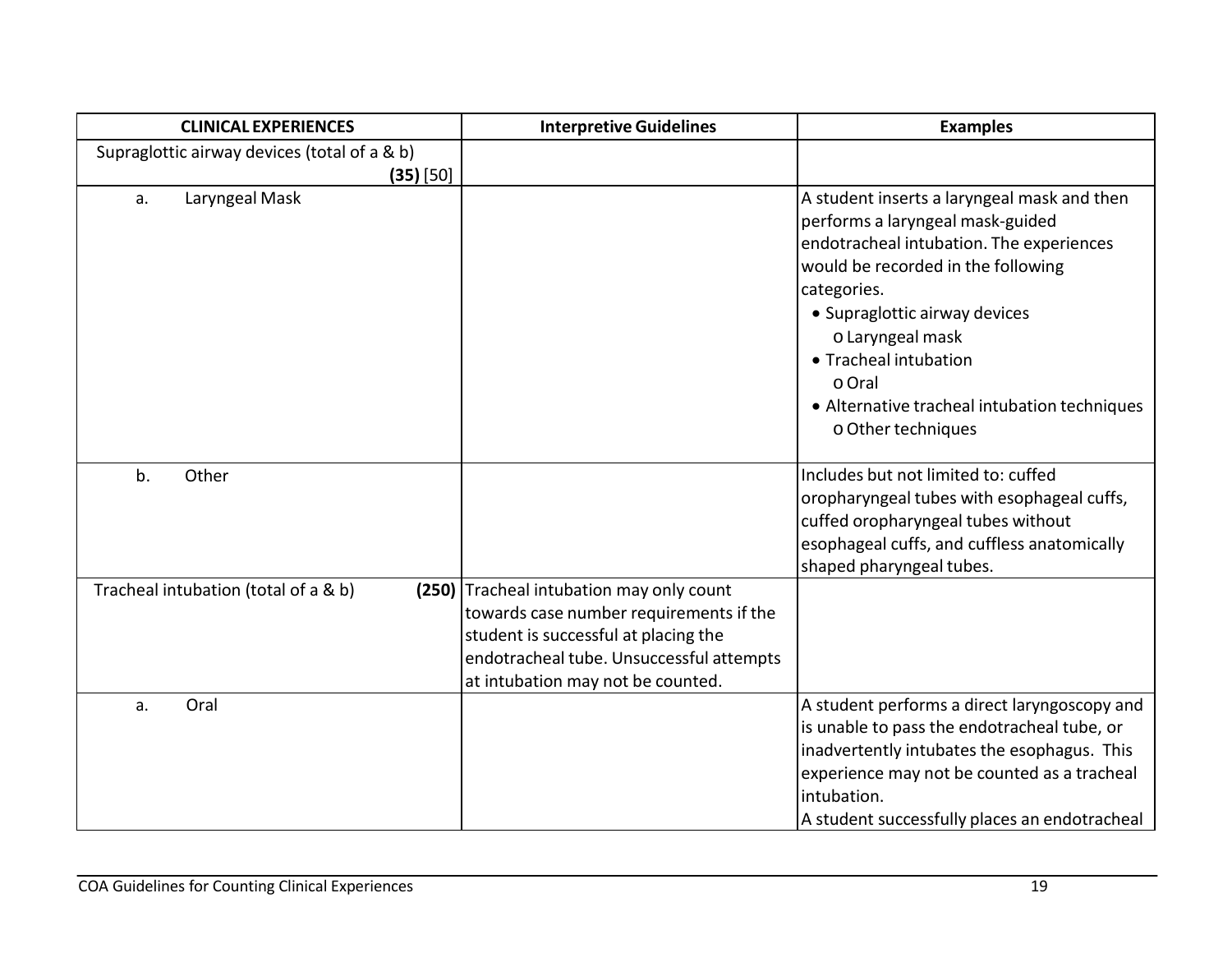| <b>CLINICAL EXPERIENCES</b>                                                                                                                                                    | <b>Interpretive Guidelines</b>                                                                                                                                                                                                                                                                                         | <b>Examples</b>                                                                                                                                                                                                                           |
|--------------------------------------------------------------------------------------------------------------------------------------------------------------------------------|------------------------------------------------------------------------------------------------------------------------------------------------------------------------------------------------------------------------------------------------------------------------------------------------------------------------|-------------------------------------------------------------------------------------------------------------------------------------------------------------------------------------------------------------------------------------------|
|                                                                                                                                                                                |                                                                                                                                                                                                                                                                                                                        | tube using an alternative method such as a<br>videolaryngoscope. The experiences would be<br>recorded in the following categories:<br>• Tracheal intubation<br>o Oral<br>• Alternative tracheal intubation techniques<br>Other techniques |
| $[5]$<br>b.<br>Nasal                                                                                                                                                           |                                                                                                                                                                                                                                                                                                                        |                                                                                                                                                                                                                                           |
| Alternative tracheal intubation/endoscopic<br>techniques <sup>7</sup><br>$(25)$ [50]<br>(total of a & b) (see Glossary "Alternative<br><i>tracheal intubation techniques")</i> | Alternative tracheal intubation techniques<br>include, but are not limited to fiberoptic<br>intubation, light wand, retrograde tracheal<br>intubation, transtracheal jet ventilation,<br>gum elastic bougie/tracheal tube changer,<br>LMA guided intubation, cricothyroidotomy,<br>video assisted laryngoscopy, etc. . | The student uses a video laryngoscope (e.g.,<br>GlideScope, McGrath), to insert an<br>endotracheal tube. Since the GlideScope and<br>McGrath are both rigid, these experiences<br>would be recorded under b. Other<br>Techniques.         |

 $^7$ Tracheal intubations accomplished via alternative techniques should be counted in both tracheal intubation and the alternative tracheal intubation categories.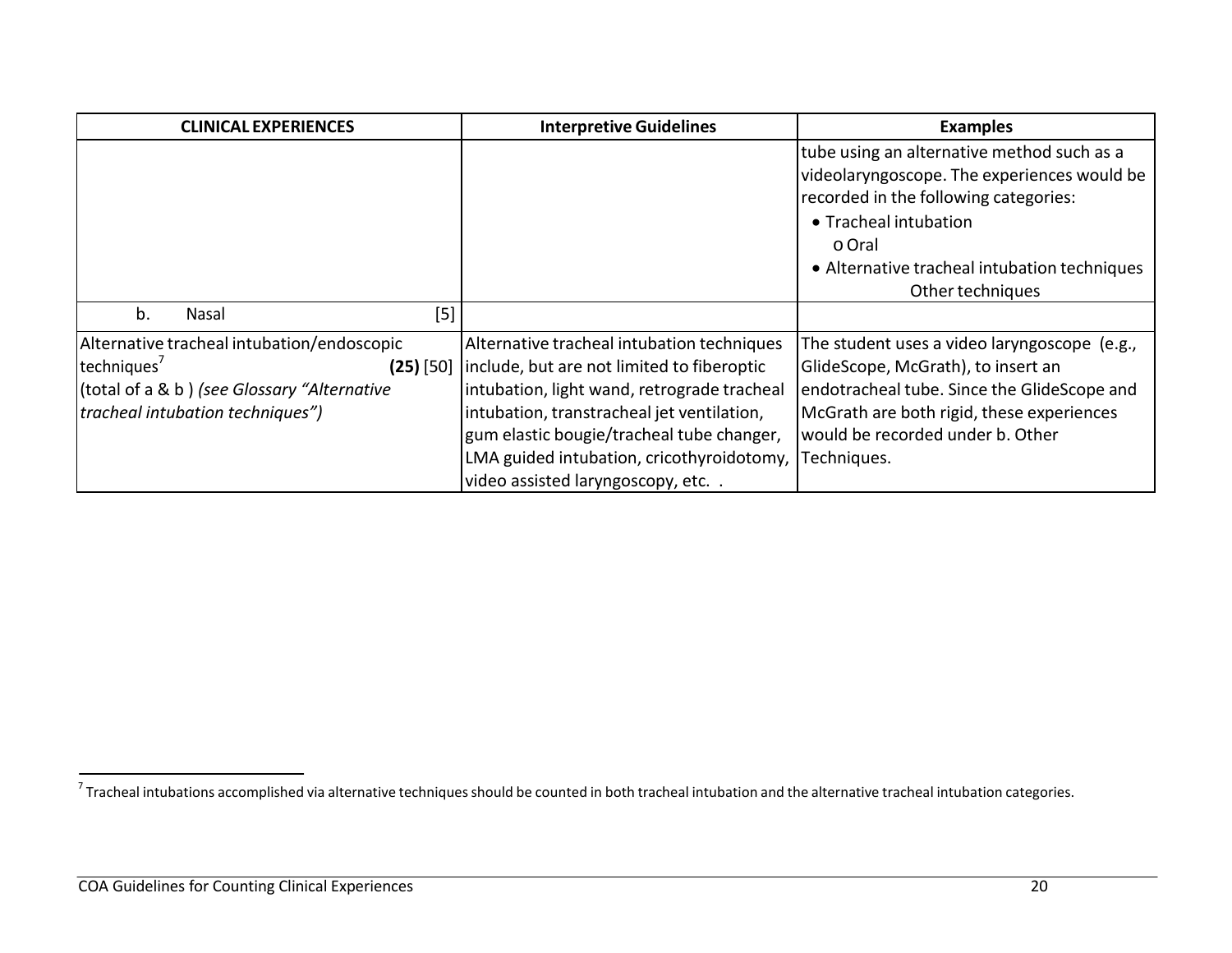| <b>CLINICAL EXPERIENCES</b>                                                                 | <b>Interpretive Guidelines</b>                  | <b>Examples</b>                           |
|---------------------------------------------------------------------------------------------|-------------------------------------------------|-------------------------------------------|
| a. Endoscopic techniques <sup>8</sup> (total of $1 \& 2$ ) Airway endoscopy is the skillful |                                                 |                                           |
|                                                                                             | (5) [15] manipulation of a flexible endoscopic  |                                           |
|                                                                                             | instrument into the airway cavity. It           |                                           |
|                                                                                             | requires familiarity with the anatomy of        |                                           |
|                                                                                             | the airway and is performed for purposes        |                                           |
|                                                                                             | of preoperative evaluation or airway            |                                           |
|                                                                                             | management. Devices utilized for airway         |                                           |
|                                                                                             | endoscopy include but are not limited to        |                                           |
|                                                                                             | fiberoptic bronchoscopes, non-fiberoptic        |                                           |
|                                                                                             | bronchoscopes, flexible fiberoptic and non-     |                                           |
|                                                                                             | fiberoptic videoscopes.                         |                                           |
| 1. Actual tracheal tube placement                                                           | Placement of a tracheal tube in a human         |                                           |
|                                                                                             | patient using a flexible endoscope.             |                                           |
| 2. Simulated tracheal tube                                                                  | Placement of a tracheal tube in simulated       |                                           |
| placement                                                                                   | patient (i.e., human patient simulator or       |                                           |
|                                                                                             | task trainer). Simulated experiences may        |                                           |
|                                                                                             | satisfy part, but not all, of the required five |                                           |
|                                                                                             | (5) experiences in endoscopic techniques.       |                                           |
| 3.<br>Airway assessment                                                                     | Airway assessment via flexible endoscopic       | Examples of experiences that may be       |
|                                                                                             | bronchoscopy may be performed to                | counted in this category include:         |
|                                                                                             | evaluate the anatomy of the airway for          | • Verification of proper placement of an  |
|                                                                                             | patency and/or assure optimal ventilatory       | endotracheal tube, endobronchial tube, or |
|                                                                                             | mechanics. Airway assessment with a             | bronchial blocker.                        |
|                                                                                             | flexible endoscope via an in situ               | • Determination of the patency of airway  |
|                                                                                             | endotracheal or endobronchial tube does         | devices and the need for repositioning or |
|                                                                                             | not count toward the required five (5)          | replacement.                              |
|                                                                                             | endoscopic techniques.                          | • Airway assessment for:                  |

 $^8$  Simple models and simulated experiences may be used to satisfy part of this requirement. No clinical experiences can be obtained by simulation alone.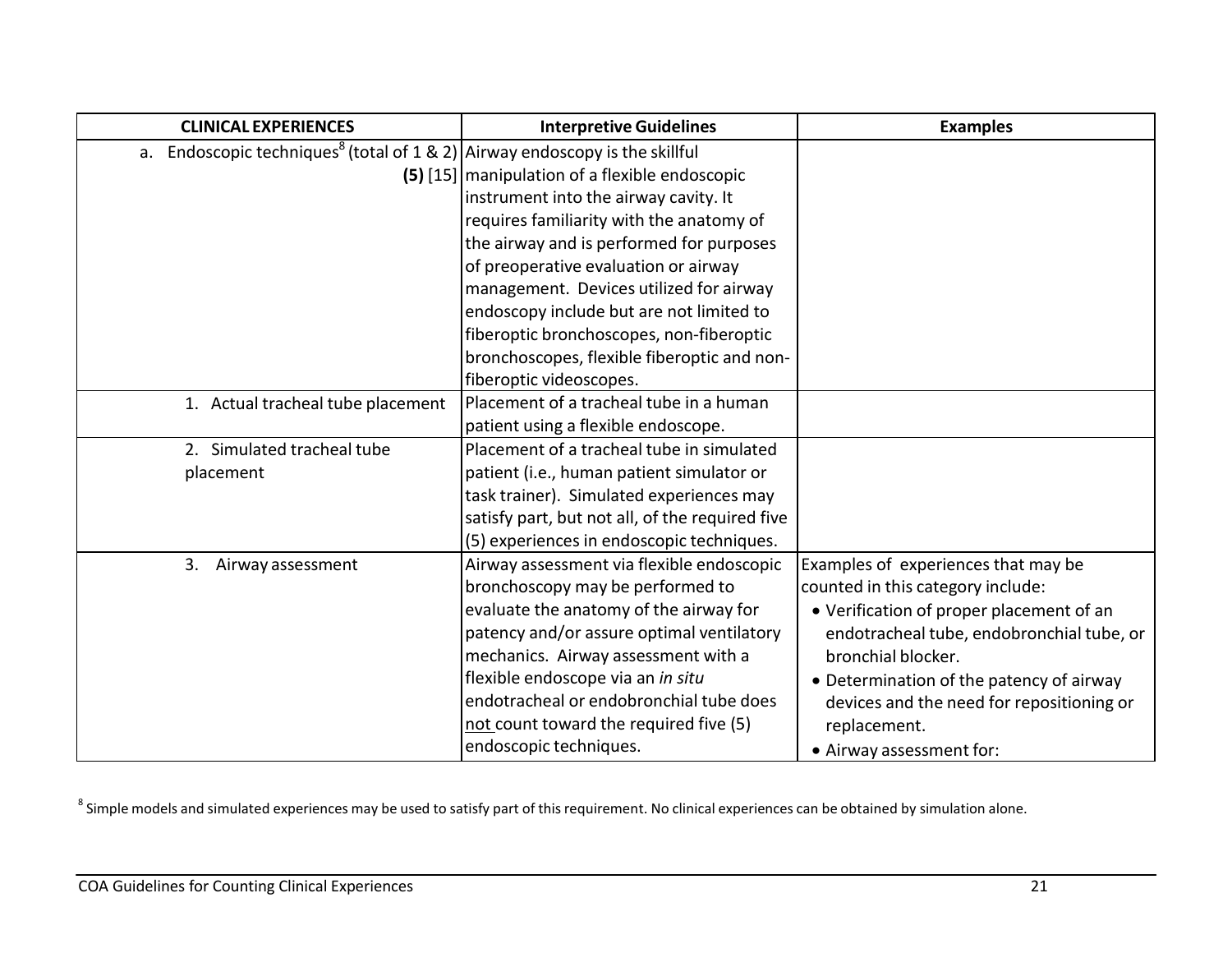| <b>CLINICAL EXPERIENCES</b> |            | <b>Interpretive Guidelines</b>               | <b>Examples</b>                                |
|-----------------------------|------------|----------------------------------------------|------------------------------------------------|
|                             |            |                                              | o Vocal cord function                          |
|                             |            |                                              | o Presence of airway injury or disease         |
|                             |            |                                              | (e.g., perforation, stenosis)                  |
|                             |            |                                              | o Readiness for extubation                     |
|                             |            |                                              | o Removal of a foreign body or other           |
|                             |            |                                              | tracheal debris (e.g., mucous plug)            |
| b.<br>Other techniques      | $(5)$ [25] | The placement of supraglottic airway         | Examples of experiences that may be counted    |
|                             |            | devices is not included in this category     | in this category include; light wand,          |
|                             |            | because it is counted in the Supraglottic    | retrograde tracheal intubation, transtracheal  |
|                             |            | airway devices category. However, if a       | jet ventilation, gum elastic bougie/tracheal   |
|                             |            | tracheal tube is advanced into the trachea   | tube changer, laryngeal mask airway guided     |
|                             |            | via the supraglottic airway device, the      | intubation, cricothyroidotomy, and video       |
|                             |            | experience would be counted in this          | assisted laryngoscopy.                         |
|                             |            | category.                                    |                                                |
| Emergence from anesthesia   | (300)      |                                              |                                                |
| Regional techniques         |            | A minimum number of regional anesthetics     | A student who administers ten (10) spinals,    |
|                             |            | is required to ensure all graduates have     | ten (10) epidurals and fifteen (15) peripheral |
|                             |            | experience with each regional anesthetic     | blocks would meet the required case            |
|                             |            | technique. While a minimum number of         | numbers [10+10+15=35].                         |
|                             |            | experiences is required in each regional     |                                                |
|                             |            | technique sub-category, the total number     | A student who administered fourteen (14)       |
|                             |            | of regional techniques can include a variety | spinals, sixteen (16) epidurals and five (5)   |
|                             |            | of combinations provided they meet both      | peripheral blocks would not meet the           |
|                             |            | the requirement for the subcategory and      | required case numbers [14+16+5=35]. The        |
|                             |            | the total required regional techniques.      | student would need 5 more peripheral blocks    |
|                             |            | As long as students administer no fewer      | to meet the required case numbers.             |
|                             |            | than ten (10) spinals, ten (10) epidurals    |                                                |
|                             |            | and ten (10) peripheral blocks, the          | A student who administers thirty-eight (38)    |
|                             |            | remaining five additional techniques         | spinals, 42 epidurals, and 9 peripheral blocks |
|                             |            | required can be all of one technique or any  | would not meet the required case numbers       |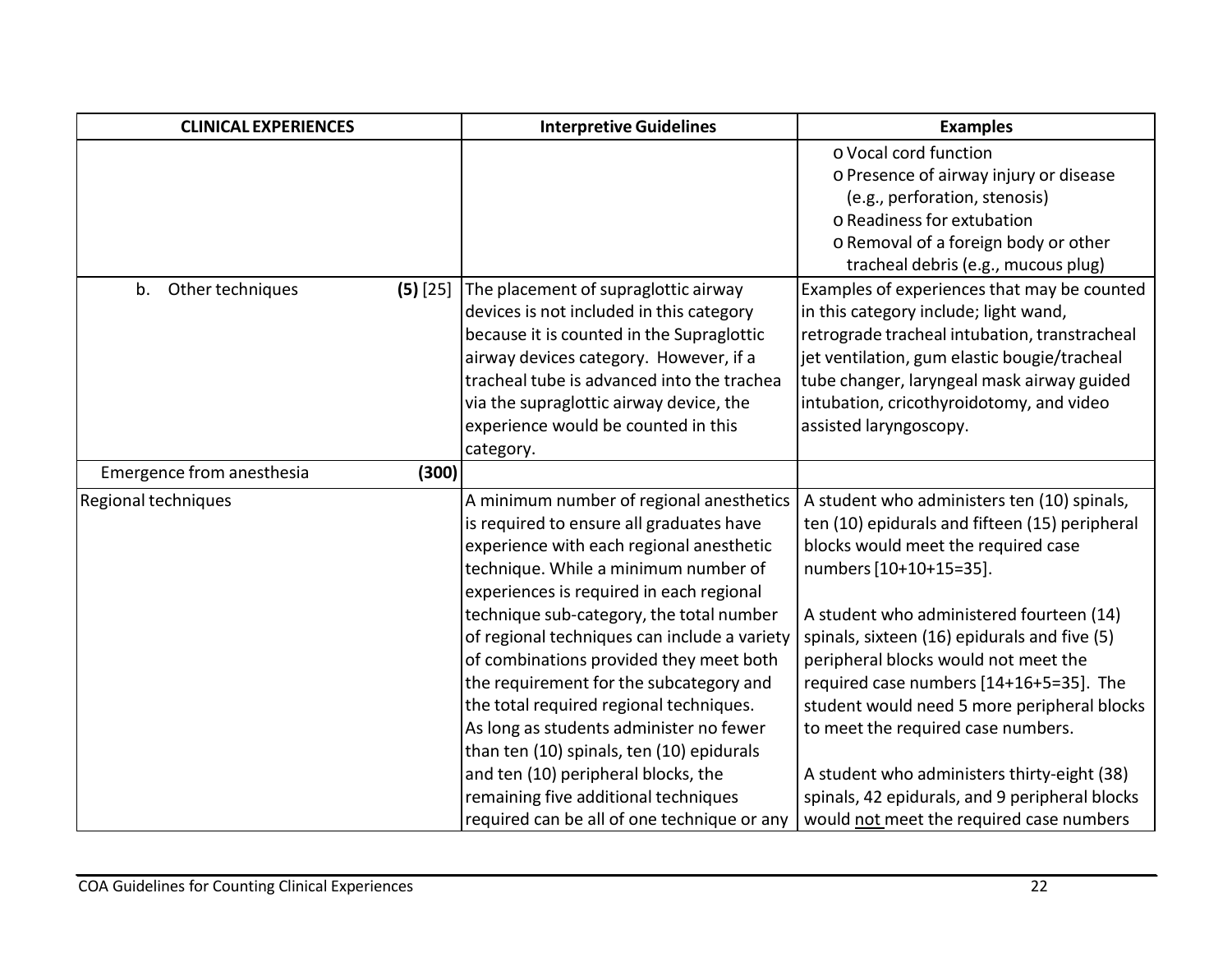| <b>CLINICAL EXPERIENCES</b>                                 | <b>Interpretive Guidelines</b>             | <b>Examples</b>                                 |
|-------------------------------------------------------------|--------------------------------------------|-------------------------------------------------|
|                                                             | combination of techniques totaling thirty- | $[38 + 42 + 9 = 89]$ . The student would need 1 |
|                                                             | five (35).                                 | more peripheral block to meet the required      |
|                                                             |                                            | case numbers. Remember that simulation          |
|                                                             |                                            | can be used to meet some, but not all, of the   |
|                                                             |                                            | required peripheral blocks.                     |
| Actual Administration (total of a, b, c, & d)               |                                            |                                                 |
| (35)                                                        |                                            |                                                 |
| Spinal (total of 1 & 2)<br>$(10)$ [50]<br>a.                |                                            |                                                 |
| 1. Anesthesia                                               |                                            |                                                 |
| 2. Pain management                                          |                                            |                                                 |
| b.<br>Epidural (total of 1 & 2)<br>$(10)$ [50]              |                                            |                                                 |
| 1. Anesthesia                                               |                                            |                                                 |
| 2. Pain management                                          |                                            |                                                 |
| Peripheral <sup>9</sup> (total of 1&2)<br>$(10)$ [50]<br>c. |                                            |                                                 |
| 1. Anesthesia                                               |                                            |                                                 |
| Upper                                                       |                                            |                                                 |
| Lower                                                       |                                            |                                                 |
| 2. Pain management                                          |                                            |                                                 |
| Upper                                                       |                                            |                                                 |
| Lower                                                       |                                            |                                                 |
| d. Other <sup>10</sup> (total of $1 \& 2$ )                 |                                            |                                                 |

 $^9$  Simple models and simulated experiences may be used to satisfy part of this requirement. No clinical experiences can be obtained by simulation alone.

 $^{10}$  Examples include truncal, cutaneous, head, and neck blocks (e.g., transversus abdominis plane, rectus sheath, ilioinguinal, iliohypogastric, oral, and maxillofacial blocks).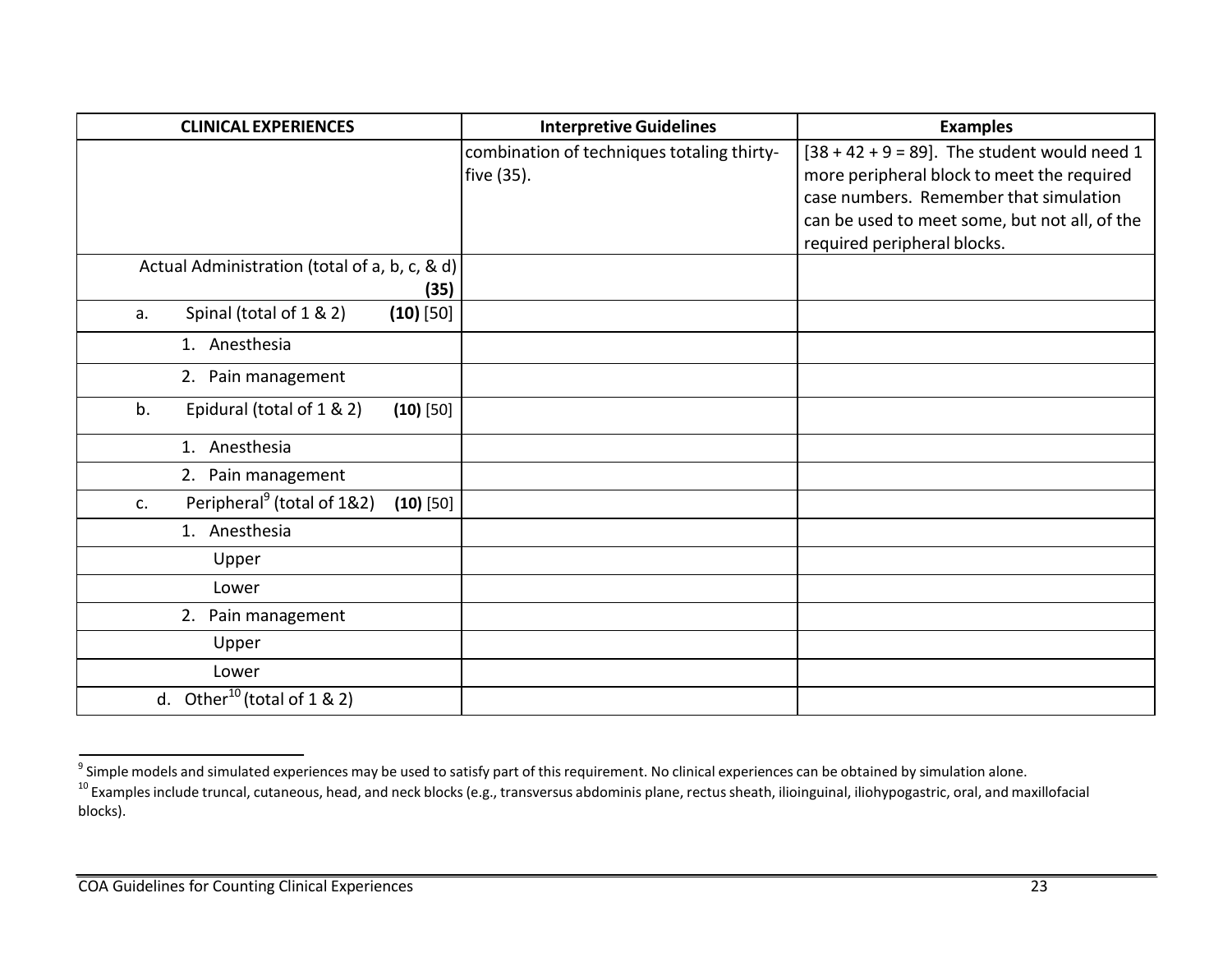| <b>CLINICAL EXPERIENCES</b> |             | <b>Interpretive Guidelines</b>                                                                                                                                                                                                                                                                                                                                                                                                                                                                                            | <b>Examples</b>                                                                                                                                                                                                                                                                                                                                                                                                                                                                                                                          |
|-----------------------------|-------------|---------------------------------------------------------------------------------------------------------------------------------------------------------------------------------------------------------------------------------------------------------------------------------------------------------------------------------------------------------------------------------------------------------------------------------------------------------------------------------------------------------------------------|------------------------------------------------------------------------------------------------------------------------------------------------------------------------------------------------------------------------------------------------------------------------------------------------------------------------------------------------------------------------------------------------------------------------------------------------------------------------------------------------------------------------------------------|
| 1. Anesthesia               |             |                                                                                                                                                                                                                                                                                                                                                                                                                                                                                                                           |                                                                                                                                                                                                                                                                                                                                                                                                                                                                                                                                          |
| 2. Pain management          |             |                                                                                                                                                                                                                                                                                                                                                                                                                                                                                                                           |                                                                                                                                                                                                                                                                                                                                                                                                                                                                                                                                          |
| Management (total of 1 & 2) | $(35)$ [50] |                                                                                                                                                                                                                                                                                                                                                                                                                                                                                                                           |                                                                                                                                                                                                                                                                                                                                                                                                                                                                                                                                          |
| 1. Anesthesia               |             |                                                                                                                                                                                                                                                                                                                                                                                                                                                                                                                           |                                                                                                                                                                                                                                                                                                                                                                                                                                                                                                                                          |
| 2. Pain management          |             |                                                                                                                                                                                                                                                                                                                                                                                                                                                                                                                           |                                                                                                                                                                                                                                                                                                                                                                                                                                                                                                                                          |
| Moderate/deep sedation      | $(25)$ [50] | "Monitored Anesthesia Care, or MAC<br>Anesthesia" is not synonymous with<br>moderate/deep sedation. MAC Anesthesia<br>describes an anesthesia service in which a<br>licensed anesthesia provider participates in<br>the care of a patient undergoing a<br>procedure. The term MAC is not included<br>in the standards because it does not define<br>any particular level of sedation. The<br>American Society of Anesthesiologists, in<br>their "Continuum of Depth of Sedation,"<br>publishes the following definitions. | If a student provides anesthesia care (e.g.,<br>preanesthetic evaluation, intraoperative<br>monitoring), but does not administer any<br>medications, the experience will count as an<br>anesthetic case, but does not count as<br>moderate/deep sedation.                                                                                                                                                                                                                                                                                |
|                             |             | Minimal sedation/anxiolysis is a drug-<br>induced state of anxiolysis in which<br>patients are able to respond normally to<br>verbal commands.<br>Moderate sedation/analgesia ("Conscious<br>Sedation") refers to a drug-induced<br>depression of consciousness during which<br>patients respond purposefully to verbal                                                                                                                                                                                                   | If a student administers oral midazolam or<br>perhaps nitrous oxide for IV placement, or<br>intravenous midazolam for removal of<br>external fixation device, and the patient<br>remains able to respond normally to verbal<br>commands. The experience will count as an<br>anesthetic case, but does not count as<br>moderate/deep sedation.<br>A student administers a sedative, narcotic<br>and/or anxiolytic medication for an inguinal<br>hernia repair. The patient has decreased<br>level of consciousness, but awakens either to |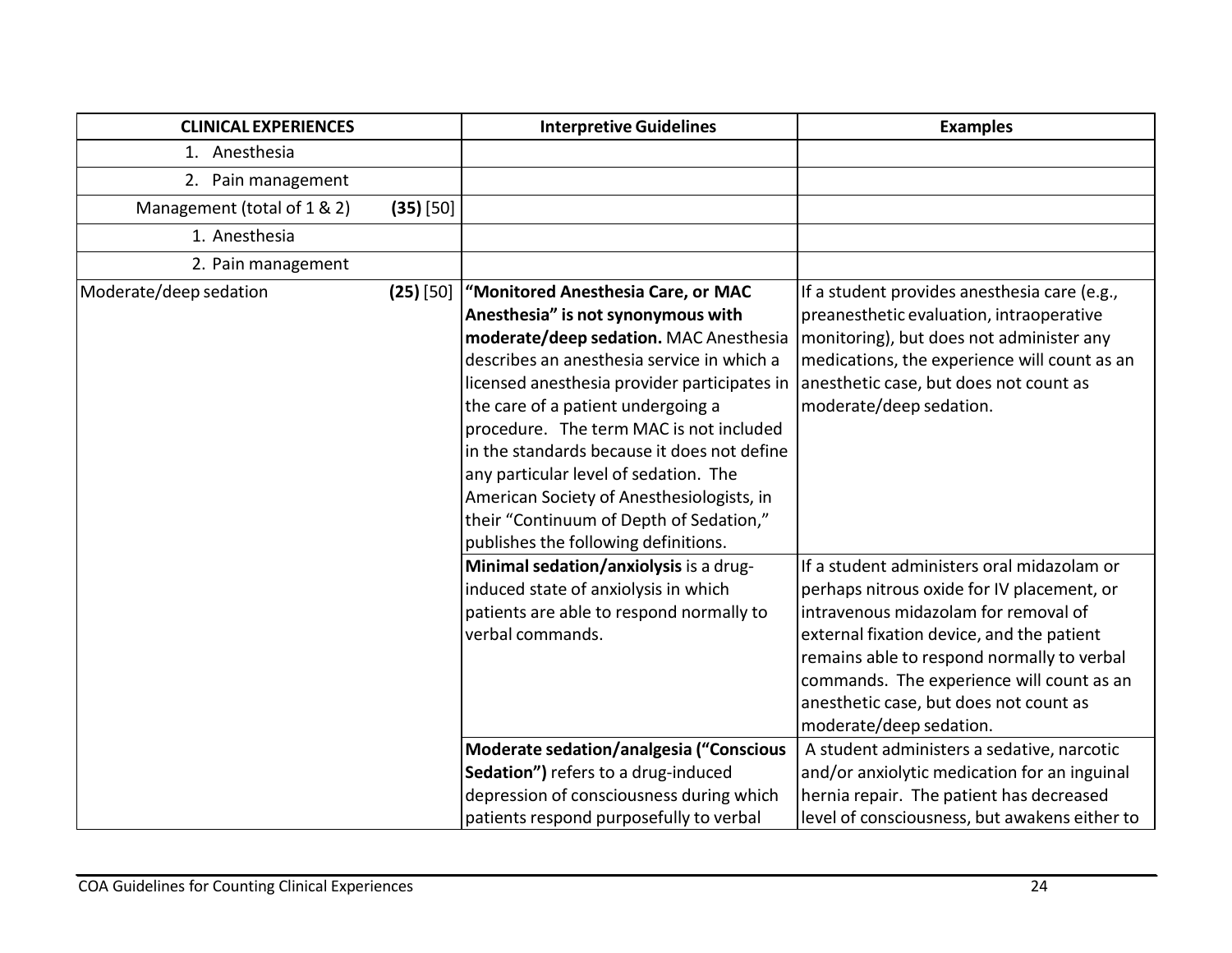| <b>CLINICAL EXPERIENCES</b> | <b>Interpretive Guidelines</b>             | <b>Examples</b>                                   |
|-----------------------------|--------------------------------------------|---------------------------------------------------|
|                             | commands, either alone or accompanied      | voice command or when touched lightly on          |
|                             | by minimal tactile stimulation. No         | the shoulder. The patient appropriately           |
|                             | interventions are required to maintain a   | follows verbal commands. The airway is            |
|                             | patent airway and spontaneous ventilation  | patent and ventilation is adequate. This          |
|                             | is adequate.                               | experience is counted in this category.           |
|                             |                                            |                                                   |
|                             |                                            | Administering sedative, narcotic and/or           |
|                             |                                            | anxiolytic medication for a patient receiving a   |
|                             |                                            | forearm surgery with a regional block in          |
|                             |                                            | place. The patient has decreased level of         |
|                             |                                            | consciousness, but awakens either to voice        |
|                             |                                            | command or when touched lightly on the            |
|                             |                                            | shoulder. The patient appropriately follows       |
|                             |                                            | verbal commands. The airway is patent and         |
|                             |                                            | ventilation is adequate. This experience is       |
|                             |                                            | counted in this category.                         |
|                             | Deep sedation is a drug-induced            | A student is administering midazolam and          |
|                             | depression of consciousness during which   | liberal doses of fentanyl in preparation for      |
|                             | patients cannot be easily aroused, but     | flexible videoscopic intubation. The patient      |
|                             | respond purposefully following repeated    | requires a jaw lift to achieve a respiratory rate |
|                             | or painful stimulation. The ability to     | of 6 per minute, and responds purposely           |
|                             | independently maintain ventilatory         | to deep tactile stimulation (i.e., does not       |
|                             | function may be impaired. Patients may     | respond to verbal or light tactile stimuli). This |
|                             | require assistance in maintaining a patent | experience is counted in this category.           |
|                             | airway, and spontaneous ventilation may    |                                                   |
|                             | be inadequate. Reflex withdrawal from a    |                                                   |
|                             | painful stimulus is not considered a       |                                                   |
|                             | purposeful response.                       |                                                   |
|                             | General Anesthesia is a drug-induced loss  | A student is administering propofol for a         |
|                             | of consciousness during which patients are | colonoscopy. The patient requires a jaw lift      |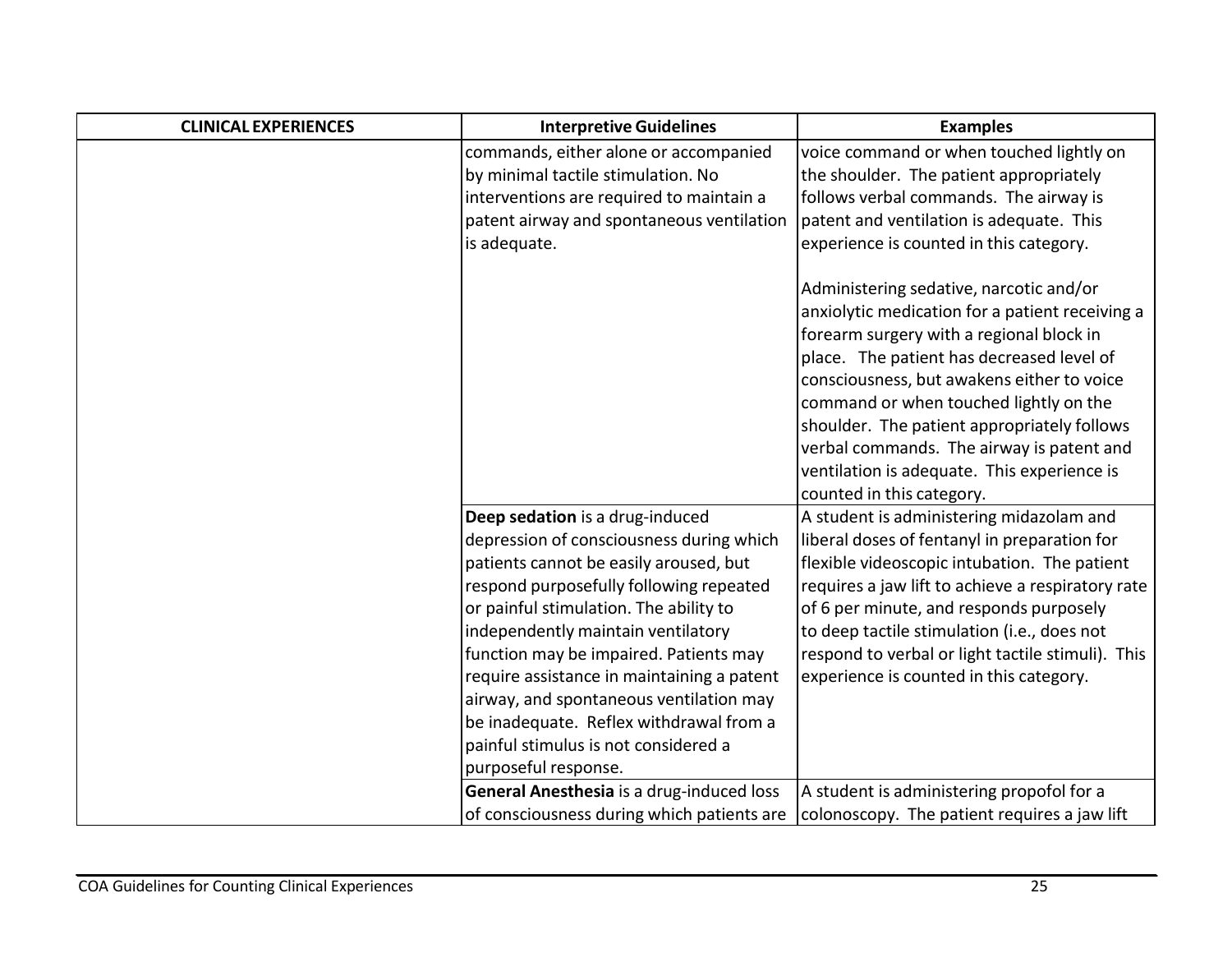| <b>CLINICAL EXPERIENCES</b>                                           | <b>Interpretive Guidelines</b>                                                                                                                                                                                                                                                                                                                                                                                       | <b>Examples</b>                                                                                                                                                                                                                                                                                                                                                                                    |
|-----------------------------------------------------------------------|----------------------------------------------------------------------------------------------------------------------------------------------------------------------------------------------------------------------------------------------------------------------------------------------------------------------------------------------------------------------------------------------------------------------|----------------------------------------------------------------------------------------------------------------------------------------------------------------------------------------------------------------------------------------------------------------------------------------------------------------------------------------------------------------------------------------------------|
|                                                                       | not arousable, even by painful stimulation.<br>The ability to independently maintain<br>ventilatory function is often impaired.<br>Patients often require assistance in<br>maintaining a patent airway, and positive<br>pressure ventilation may be required<br>because of depressed spontaneous<br>ventilation or drug-induced depression of<br>neuromuscular function. Cardiovascular<br>function may be impaired. | to achieve a patent airway, has a respiratory<br>rate of 6 per minute, and is not responsive to<br>deep painful stimulation. The patient does<br>not respond as the proceduralist performs<br>the colonoscopy. The patient is under<br>general anesthesia. This clinical experience is<br>not counted in the moderate/deep sedation<br>category; rather, it is counted as a general<br>anesthetic. |
| <b>Arterial Technique</b>                                             |                                                                                                                                                                                                                                                                                                                                                                                                                      |                                                                                                                                                                                                                                                                                                                                                                                                    |
| Arterial puncture/catheter insertion<br>(25)                          |                                                                                                                                                                                                                                                                                                                                                                                                                      |                                                                                                                                                                                                                                                                                                                                                                                                    |
| Intra-arterial blood pressure monitoring                              | (30) This category is used anytime an arterial<br>catheter is used to monitor arterial<br>waveforms and other clinical variables.                                                                                                                                                                                                                                                                                    | Examples include standard arterial lines, as<br>well as newer technologies that employ<br>arterial lines such as FloTrac sensor (with<br>either Vigileo or EV1000 platform),<br>VolumeView sensor (with TruWave<br>transducer and EV1000 platform), LiDCOplus,<br>PiCCO.                                                                                                                           |
| Central Venous Catheter                                               | Insertion of a central venous catheter is<br>distinctly different from inserting a<br>pulmonary artery catheter. These<br>experiences are recorded in separate<br>categories.                                                                                                                                                                                                                                        |                                                                                                                                                                                                                                                                                                                                                                                                    |
| Placement <sup>11</sup> – Non-PICC (total of a & b)<br>(10)<br>$[15]$ |                                                                                                                                                                                                                                                                                                                                                                                                                      |                                                                                                                                                                                                                                                                                                                                                                                                    |
| a. Actual                                                             | The placement of an introducer qualifies as                                                                                                                                                                                                                                                                                                                                                                          |                                                                                                                                                                                                                                                                                                                                                                                                    |

 $^{11}$ Simple models and simulated experiences may be used to satisfy this requirement. For students enrolled on or after January 1, 2020, no clinical experiences can be obtained by simulation alone. Insertion of Peripherally-Inserted Central Catheters(PICC) do not meet the requirementsfor Central Line Placement.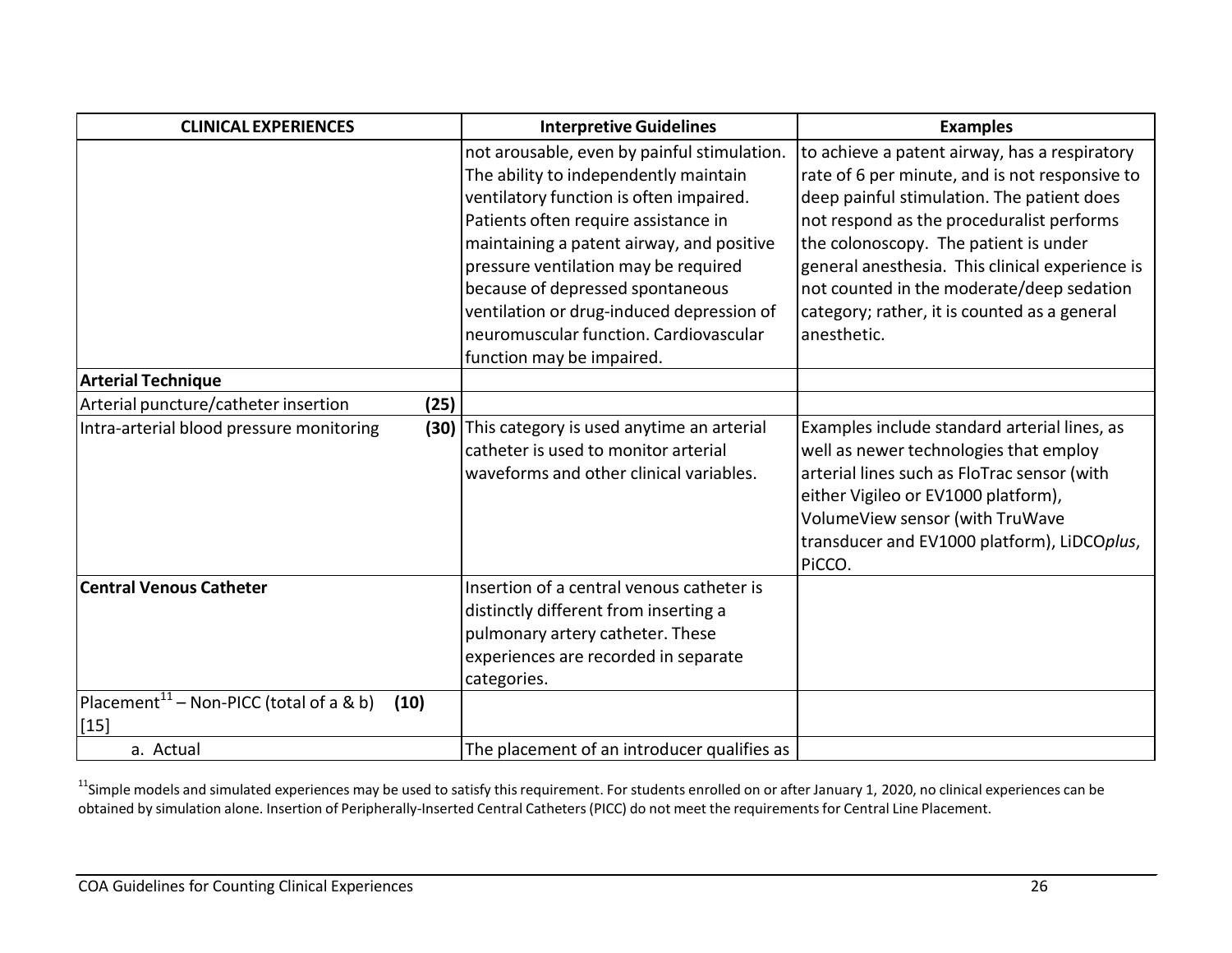| <b>CLINICAL EXPERIENCES</b>       | <b>Interpretive Guidelines</b>               | <b>Examples</b>                                    |
|-----------------------------------|----------------------------------------------|----------------------------------------------------|
| $[5]$                             | a central venous catheter insertion. If the  |                                                    |
|                                   | student also floats a pulmonary artery       |                                                    |
|                                   | catheter, the student would count it as      |                                                    |
|                                   | both a central venous catheter insertion     |                                                    |
|                                   | and a pulmonary artery catheter insertion.   |                                                    |
|                                   | The student should perform the procedure     |                                                    |
|                                   | including insertion and directing of the     |                                                    |
|                                   | needle. Assistance can be provided, but      |                                                    |
|                                   | the procedure must be performed by the       |                                                    |
|                                   | student.                                     |                                                    |
| b. Simulated                      | Simple models and simulated experiences      |                                                    |
|                                   | may be used to satisfy this requirement.     |                                                    |
|                                   | For students enrolled on or after January 1, |                                                    |
|                                   | 2020, no clinical experiences can be         |                                                    |
|                                   | obtained by simulation alone.                |                                                    |
| Placement - PICC (total of a & b) | Insertion of a Peripherally-Inserted Central |                                                    |
|                                   | Catheters (PICC) does not meet the           |                                                    |
|                                   | requirement for Central Venous Catheter      |                                                    |
|                                   | Placement.                                   |                                                    |
| a. Actual                         |                                              |                                                    |
| b. Simulated                      |                                              |                                                    |
| Monitoring<br>(15)                | This category is used anytime a central      | Examples include standard central venous           |
|                                   | venous catheter is used to monitor central   | catheters, as well as newer technologies that      |
|                                   | venous waveforms and other clinical          | employ central venous lines such as                |
|                                   | variables. Monitoring right atrial pressure  | VolumeView sensor (with TruWave                    |
|                                   | with a pulmonary artery catheter is          | transducer and EV1000 platform) and PiCCO.         |
|                                   | counted under pulmonary artery catheter      | It is anticipated that others will be available in |
|                                   | monitoring, not under this category.         | the future.                                        |
| <b>Pulmonary Artery Catheter</b>  |                                              |                                                    |
| $\vert 5 \vert$<br>Placement      |                                              |                                                    |